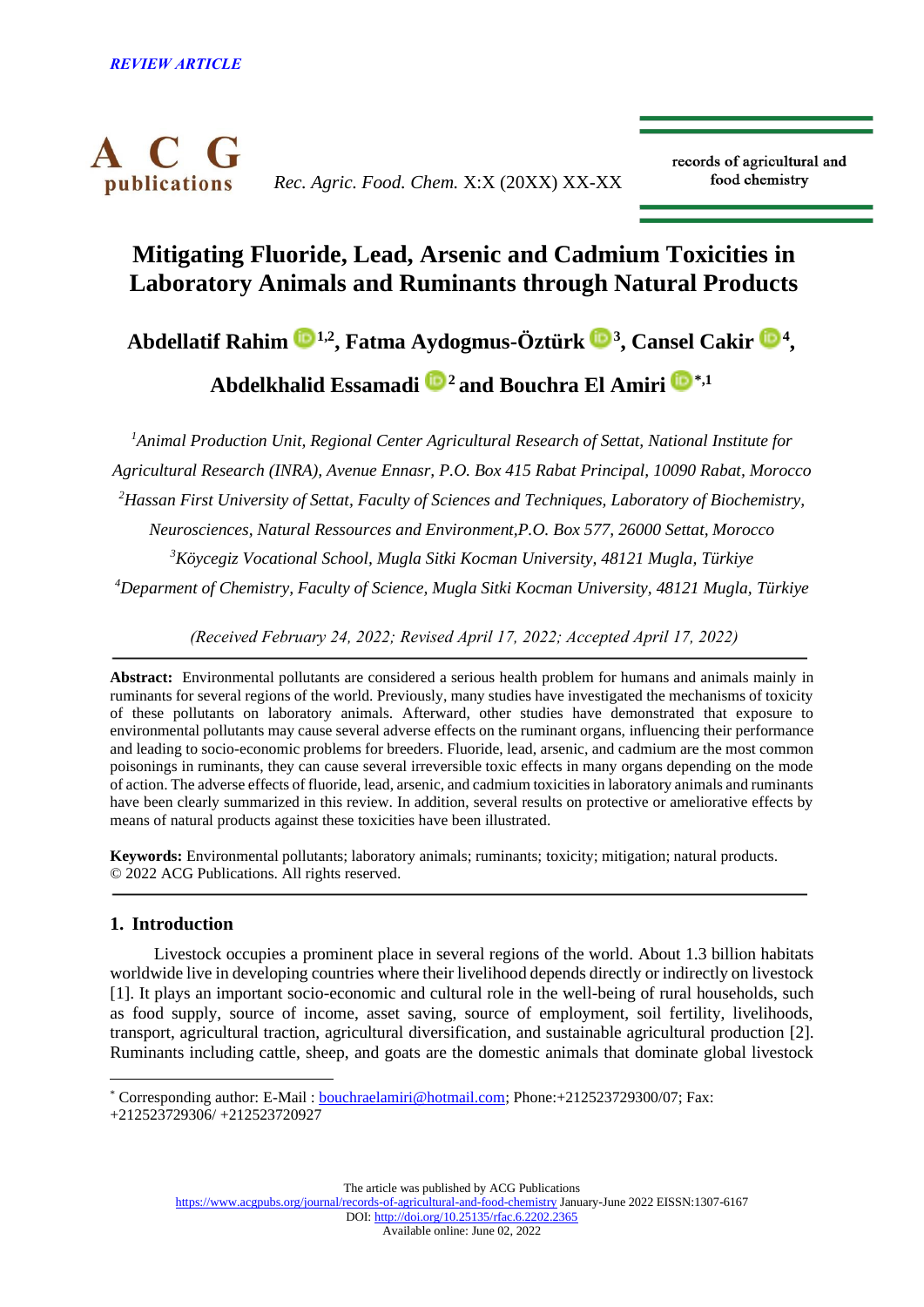production [3] due to their adaptability to various climatic conditions [4]. However, in several regions, ruminants are continuously exposed to environmental poisonings which are harmful at specific doses [5]. Besides, it was highlighted that the most toxic environmental poisonings for ruminants are fluoride, lead, arsenic, and cadmium [6]. Furthermore, the ingestion and/or inhalation of these toxic elements can cause several adverse effects on the animal body, influencing its performance, and resulting in socioeconomic problems. Moreover, these pollutants lead to irreversible toxic effects [7, 8]. Accordingly, to facilitate the understanding of the toxicity mechanisms of these poisonings and to highlight preventive solutions, several studies have been performed first on laboratory animals and then on ruminants.

To prevent the effects of all environmental pollutants cited above, several synthetic metal chelators also have been reported with encouraging degrees of success [9]. However, these synthetic chelators have toxic effects [10, 8]. Recently, research have been directed towards the use of natural biomolecules originating from medicinal plants, rich in natural minerals which can chelate these environmental pollutants, and contain a wide range of antioxidants that can reduce the oxidative stress [7, 8]. This review focuses on investigating the sources, the harmful effects, and the mechanisms of fluoride, lead, arsenic, and cadmium toxicities in both laboratory animals and ruminants. In addition, this review addresses the dietary strategies pursued to prevent the toxic effects of these elements, and the results obtained by the previous studies are illustrated to provide more information to specialist readers.

## **2. Sources of Environmental Pollutants**

Environmental pollutants are widely distributed [11] and are produced by natural factors including geological degradation of bedrock materials, volcanic eruptions, salt spray, forest fires, rock weathering, biogenic sources, and wind-blown soil particles [12]. These latter are also produced by anthropogenic inputs that cause disturbances and acceleration of the natural geochemical cycle [13]. More precisely, the intensive and non-optimal use of agrochemical fertilizers, pesticides, wastewater irrigation, supplements of sewage sludge, higher atmospheric deposition by industrial units, and the combustion of fossil fuels have led to a high level of inorganic pollutants in the air and soil [14]. Compared to natural sources, anthropogenic sources are generally considered to be the major causes of increasing environmental pollutants [15]. They have the potential to contaminate both soils, the surface water and the air. Soil pollution by environmental pollutants is a critical global environmental problem [16]. In addition, the presence of environmental pollutants in soils can contaminate many crops and plant species [14]. Therefore, their consumption poses risks to the health of humans and animals [17]. On the other hand, drinking water is of the essential need for human and animal survival. However, anthropogenic inputs can contaminate it with excess environmental pollutants. In addition, industrialization and urbanization are considered as a significant contributors to the increase in the level of water contamination by environmental pollutants [12]. Environmental pollutants are transported by runoff from industries, municipalities, and urban areas. Most of them eventually accumulated in the soil and sediment of water bodies [18] and are also released into the atmosphere [19] through the emission of industrial gas combustions, mining, automobile exhaust, dust, etc. The atmosphere accumulates these pollutants [20] and then transmit them to ground through precipitation [21] or contaminate the soil and water subsequently entering into the food chain of animals [19, 13].

# **3. Toxicity of Environmental Pollutants on Laboratory Animals and Ruminants**

Chronic exposure to environmental pollutants by humans and animals, either through inhalation or through consumption of contaminated plants and water, can result in toxic effects. Fluoride, lead, arsenic, and cadmium, are the most popular pollutants for humans and animals [6]. Table 1 and 2 summarize the main clinical signs of these pollutants in laboratory animals and ruminants respectively, and causes adverse effects on different organs such as liver, kidneys, hard tissues, reproductive organs as well as growth and biochemical parameters.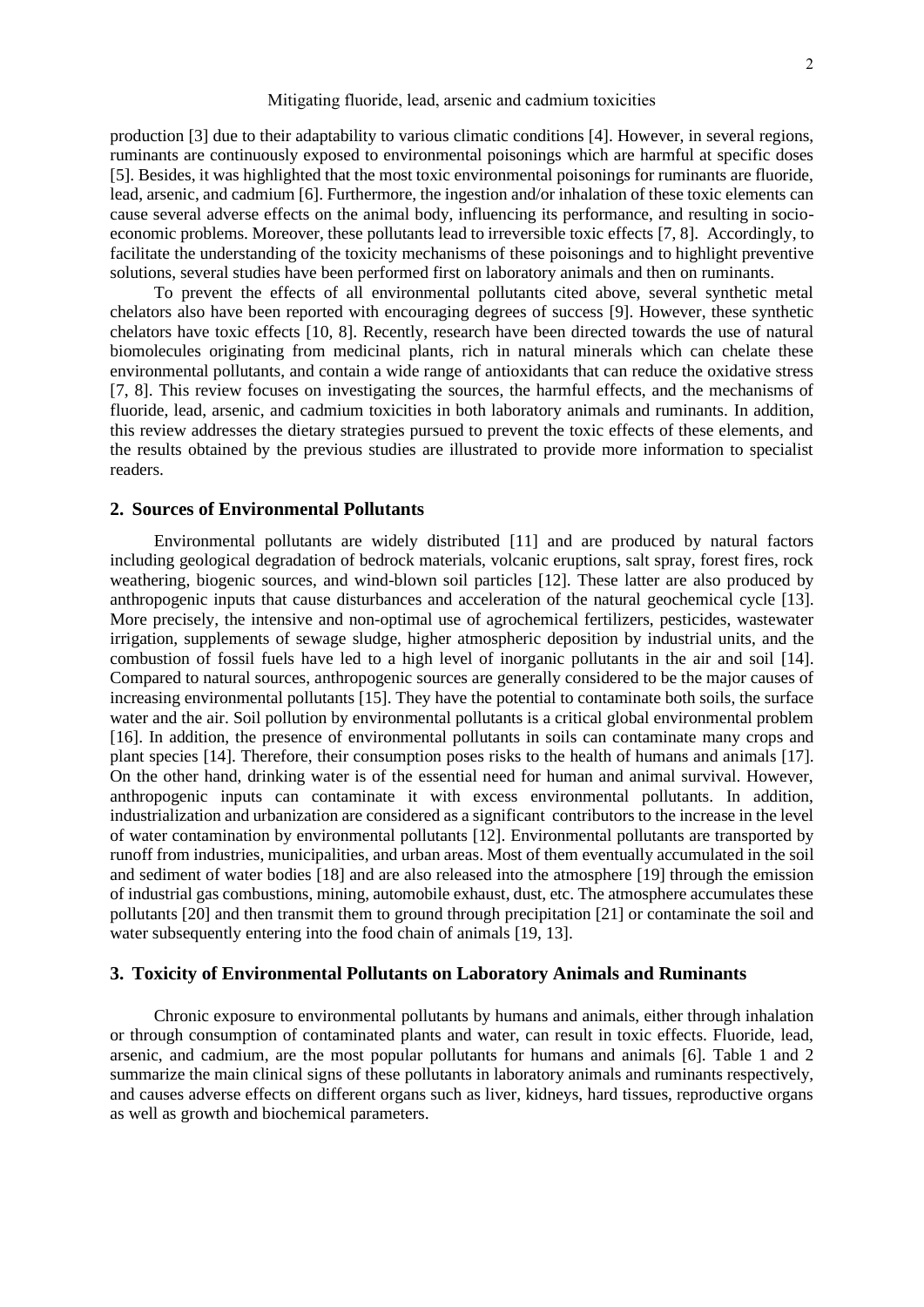| <b>Element</b> | <b>Effects</b>                                                                                                       | <b>References</b> |
|----------------|----------------------------------------------------------------------------------------------------------------------|-------------------|
| Fluoride       | Impaired tooth enamel development and the presence of white chalk-like<br>incisors with broken tips in rats and mice | [28, 29]          |
|                | Reproductive system and fertility in mice and rabbits                                                                | [34, 35, 133]     |
|                | Altered liver function in mice                                                                                       | $[23]$            |
|                | Oxidative stress and disturbance in liver and kidney functions in rabbits,<br>mice and rats                          | [134, 135]        |
|                | Heart troubles in rabbits                                                                                            | [136]             |
| Lead           | Reproduction and oxidative stress in rats                                                                            | $[57]$            |
|                | Oxidative stress in rats and mice                                                                                    | $[58]$            |
|                | Hepatic and renal toxicities in rats                                                                                 | [55, 137]         |
|                | Systolic blood pressure and bone mineral density in rats                                                             | $[56]$            |
|                | Weight gain and risk of obesity in rats                                                                              | [138]             |
| Arsenic        | Carcinogenesis in rats and mice                                                                                      | [69]              |
|                | Liver damage and fibrogenesis oxidative stress in mice                                                               | $[73]$            |
|                | Exacerbates atherosclerotic lesion formation and inflammation in mice                                                | [139]             |
|                | Oxidative stress and hepatorenal toxicity in rats and mice                                                           | [140],            |
|                | Reduced plasma levels of testosterone and gonadotropin in male mice<br>and rats                                      | [84, 141]         |
|                | Fetal malformations in female mice and rats                                                                          | [72, 142]         |
| Cadmium        | Carcinogenesis in rats and mice                                                                                      | [92, 93, 143]     |
|                | Increased uterine wet weight, promoted growth and development of the<br>mammary glands in female rats                | $[94]$            |
|                | Reproduction disturbance                                                                                             | [96, 98]          |
|                | Pathological testicular alterations, and liver and kidney damage in rats                                             | [99]              |
|                | Increased lipid peroxidation in liver and kidney tissues in rats                                                     | $[100]$           |

**Table 1.** Toxic effects of fluoride, lead, arsenic and cadmium on laboratory animals

# *3.1. Fluoride*

Fluoride is the 13th most abundant halogen in nature and in the world [22]. It has many physiological roles for animals [23] but it may lead to toxic effects in critical doses. Among domestic animals, ruminants have less fluoride tolerance than simple-stomach animals [24]. Fluoride enters the ruminants body by several routes, including inhalation, consumption of contaminated water, or plants growing in contaminated soil leading to fluorosis [8]. More precisely, its bioaccumulation in teeth and bones may cause several injurious effects in the form of dental and skeletal fluorosis [ 24, 25]. Moreover, increasing the duration of exposure to fluoride has been shown to produce adverse effects in other tissues, leading to oxidative stress, DNA damage, apoptosis, and necrosis [26].

#### *3.1.1. Effects of Fluoride on Laboratory Animals*

Rabbits, rats, and mice are all very sensitive to fluoride toxicity [27]. For this reason, these species are widely used in experimental studies to analyze the fluoride toxicity [24]. Oral administration of sodium fluoride altered the development of tooth enamel and revealed chalk-like white incisors with broken tips in rats and mice [28, 29]. On the other hand, chronic fluoride intoxication has caused bone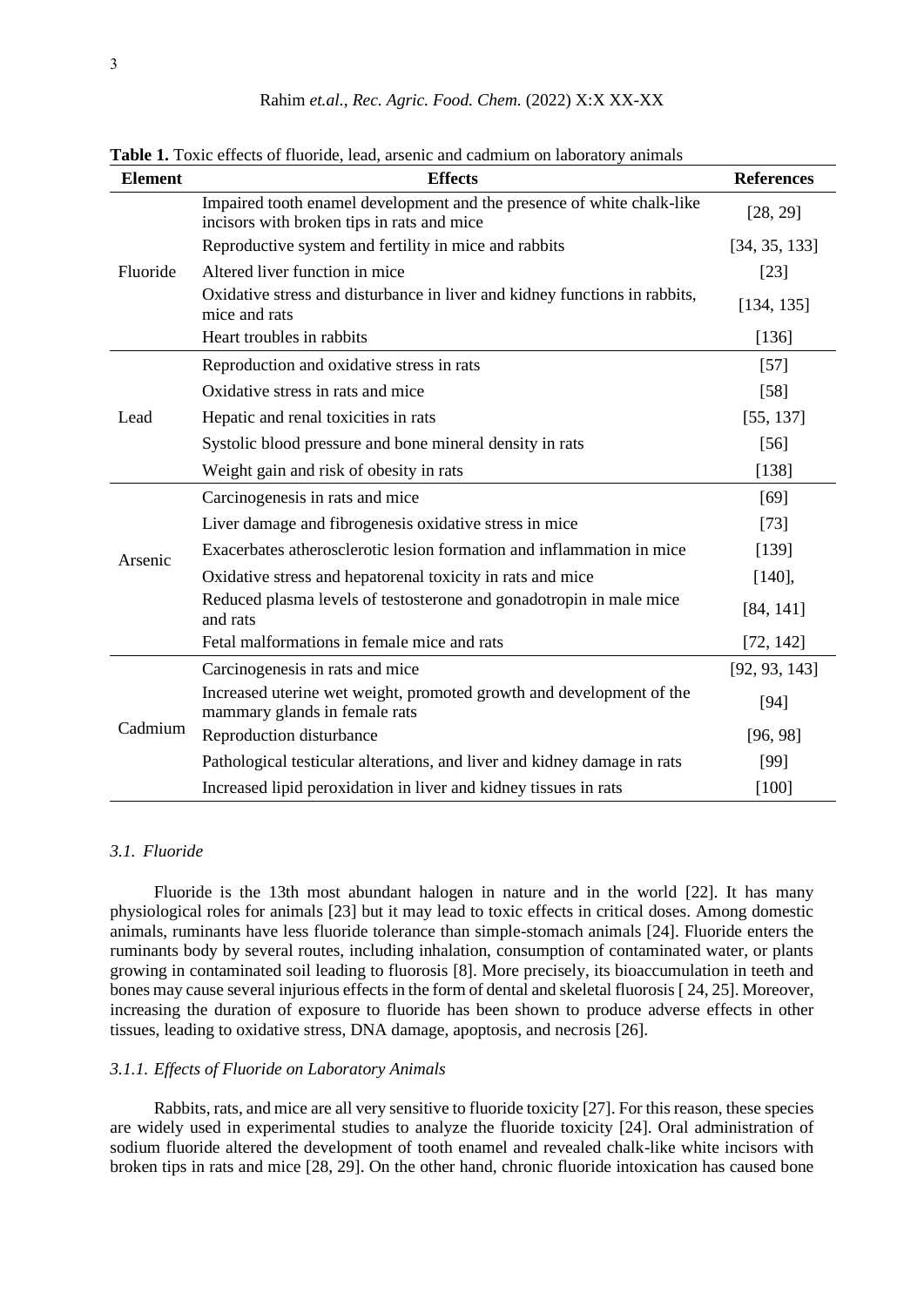damage, osteosclerosis, osteomalacia, and osteoporosis in rats [30, 31]. Moreover, several studies reported that

| <b>Element</b> | <b>Effects</b>                                                                                                                                                          | <b>References</b> |
|----------------|-------------------------------------------------------------------------------------------------------------------------------------------------------------------------|-------------------|
|                | Skeletal fluorosis in buffaloes, cattle, camels, goats, and sheep.                                                                                                      | $[37]$            |
|                | Dental and skeletal fluorosis in sheep.                                                                                                                                 | $[144]$           |
|                | Mandibular lesions in sheep.                                                                                                                                            | $[145]$           |
| Fluoride       | Alteration of some serum, kidney and liver biochemical<br>parameters in cattle.<br>Increase in fluoride milk yield in goats.                                            |                   |
|                | Disturbance of Cu, Ca, Mg, Mn, P, and Zn levels in sheep bones.                                                                                                         | $[146]$<br>$[41]$ |
|                | Adverse effects on the antioxidant system of kidneys, liver and<br>muscles in sheep.                                                                                    | $[40]$            |
|                | Liver disturbances and nephropathy in sheep.                                                                                                                            | $[36]$            |
|                | Increase of concentrations lead in blood and tissues in cattle.                                                                                                         | $[65]$            |
|                | Severe depression, paresis of hypoglossal nerve, ataxia, muscle<br>twitching in cattle.                                                                                 | [147]             |
|                | Convulsion in cattle.                                                                                                                                                   | $[62]$            |
| Lead           | Decrease in triiodtironine (T3) and thyroxine (T4) concentration,<br>increase in estradiol plasma concentration in cattle.                                              | $[46]$            |
|                | Paralysis of hindlimbs, lameness, osteoporosis, abortion and<br>transient infertility in sheep.                                                                         | [147]             |
|                | Nephrosis, osteoporosis, and fractures in lambs.                                                                                                                        | $[60]$            |
|                | Moderate excitation, ataxia, weight loss and pale mucous<br>membranes in cattle.                                                                                        | $[63]$            |
|                | Weakness, congestive mucous membranes, emaciation and<br>several ulcers in different parts of the skin in ruminants.                                                    | $[75]$            |
|                | Weight loss, weakness, languor, ill-thrift, dry and alopecic coat<br>that readily comes off, focal skin lesions, congested mucous<br>membranes and stomatitis in sheep. | $[56]$            |
|                | Buccal erosion, stomatitis, cutaneous ulcers and serous atrophy of<br>fat deposits were observed in ewes.                                                               | $[75]$            |
| Arsenic        | Abnormal growth in wool, and biochemical, hematological and<br>histopathological disturbances in sheep.                                                                 | $[76]$            |
|                | Hepatotoxicity in goats and sheep.                                                                                                                                      | [148, 149]        |
|                | Severe clinical signs of toxicity and toxico-pathological changes<br>in goats.                                                                                          | [150]             |
|                | Weight loss, changes in heart and respiratory rhythms, hair loss<br>on the flanks, and keratosis of the nose and mouth in goats.                                        | [151]             |
|                | Presence of leukopenia, anemia and an increased rate of<br>erythrocyte fragility in goats.                                                                              | [152]             |
|                | Disruption of some biochemical parameters in cattle.                                                                                                                    | $[78]$            |
|                | Meat quality affected in goats.                                                                                                                                         | $[102]$           |
| Cadmium        | Decrease in the levels of zinc and copper in sheep and cattle.                                                                                                          | [103]             |
|                | Cadmium toxicity associated with copper deficiency in cattle.                                                                                                           | $[51]$            |

**Table 2.** Toxic effects of fluoride, lead, arsenic and cadmium on ruminants

fluoride results in liver and kidney function disturbances associated with oxidative stress in rabbits, mice, and rats [32, 33]. Furthermore, chronic fluoride intoxication caused a significant decrease in the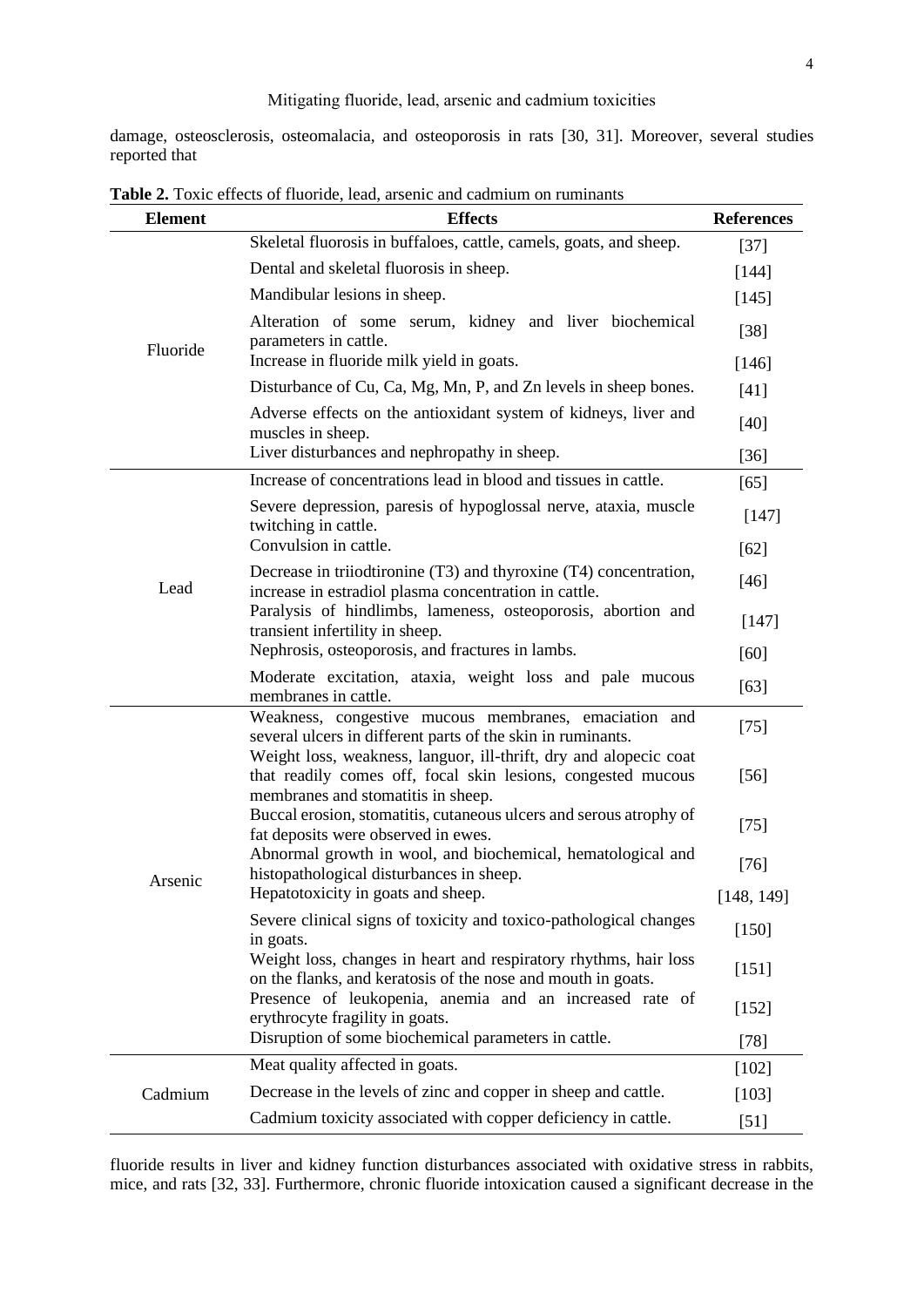weight of the testes, epididymis, and ventral prostate. It also negatively influenced sperm quality parameters and fertility rate in mice [34, 35]. Fluoride also affected blood and genetic parameters in rats and mice [23].

#### *3.1.2. Effects of Fluoride on Ruminants*

Several studies in many endemic areas reported the harmful effects of fluoride on ruminants such as cattle, sheep, goats, camels, and buffaloes [36, 37, 24]. In endemic areas of India, about 31.2% of mature animals and 10.7% of immature animals such as buffaloes, cattle, camels, goats, and sheep, showed signs of skeletal fluorosis like periosteal exostoses, intermittent lameness, and tendon stiffness in the legs [37]. Moreover, dental and skeletal fluorosis have been highlighted in this species in many other endemic areas such as Morocco, Turkey, and other countries [36, 38, 39, 40, 41, 42]. On the other hand, many studies reported the negative effects of fluorosis in soft tissue, genetic parameters, teratogenic effects, apoptosis, genotoxic effects, reproductive organs, and growth in ruminants [5, 43, 44].

# *3.2.Lead*

Lead is a common heavy metal found in low concentrations in the Earth's crust [45], it has many biological properties in ruminants' bodies however it is highly toxic when it exceeded the recommended dose [46]. It is accumulated in the environment naturally and by anthropogenic activities [47, 48]. Lead toxicity has been reported in several countries around the world such as Nigeria, Mexico, India, China, France, and United States [49]. Exposure to lead in industrial regions induces several clinic pathological changes through toxicity occurring in the kidney and endocrine systems. Moreover, a high level of lead in ruminants resulted in reproductive failure [50]. The cattle are poisoned more frequently, followed by sheep and goats [51, 48]. Additionally, the bioaccumulation (a blood concentration  $\geq 0.20 \text{ µg of Pb/mL}$ ) of this metal in meat and milk of some ruminants can be considered as a major risk for human public health [48, 52, 51].

#### *3.2.1. Effects of Lead on Laboratory Animals*

The researchers have reported various lead-induced toxic effects on laboratory animals [53]. The research on lead poisoning focuses primarily on its toxic effects on the kidneys, liver [54, 55], heart [56], and reproductive organs [50, 57]. In addition, the relationship between the toxicity of lead and the generation of oxidative stress [58, 59] has also been reported.

# *3.2.2. Effects of Lead on Ruminants*

Toxicological studies reported several clinical symptoms in cattle, sheep, and goats [48]. The clinical signs generally presented in poisoned cattle are ill-thrift, emaciation, muscle wastage and developmental abnormalities in fetuses [60], opaque hair, thickening of phalange epiphyses, and moderate anemia [51]. Moreover, other studies have observed that lead poisoned cattle present severe depression, paresis of the hypoglossal nerve, ataxia, muscle twitching [61], convulsion, coma, respiratory failure, and death [62]. Swarup et al. [46] have reported a decrease in triiodothyronine (T3) and thyroxine (T4) concentration, and an increase in estradiol plasma concentration in some ruminants. On the other hand, lead poisoned sheep presented paralysis of hindlimbs, lameness, osteoporosis, abortion and transient infertility [61], nephrosis, osteoporosis, and fractures [60]. Whereas, goats presented moderate excitation, ataxia, weight loss, and pale mucous membranes [63].

#### *3.3.Arsenic*

Arsenic is a carcinogenic metalloid found ubiquitously in the form of organic and inorganic pollutants in water, soil, and air arising from natural and anthropogenic sources [64]. It is the 20th most abundant element on earth. According to the National Academy of Sciences Committee on Medical and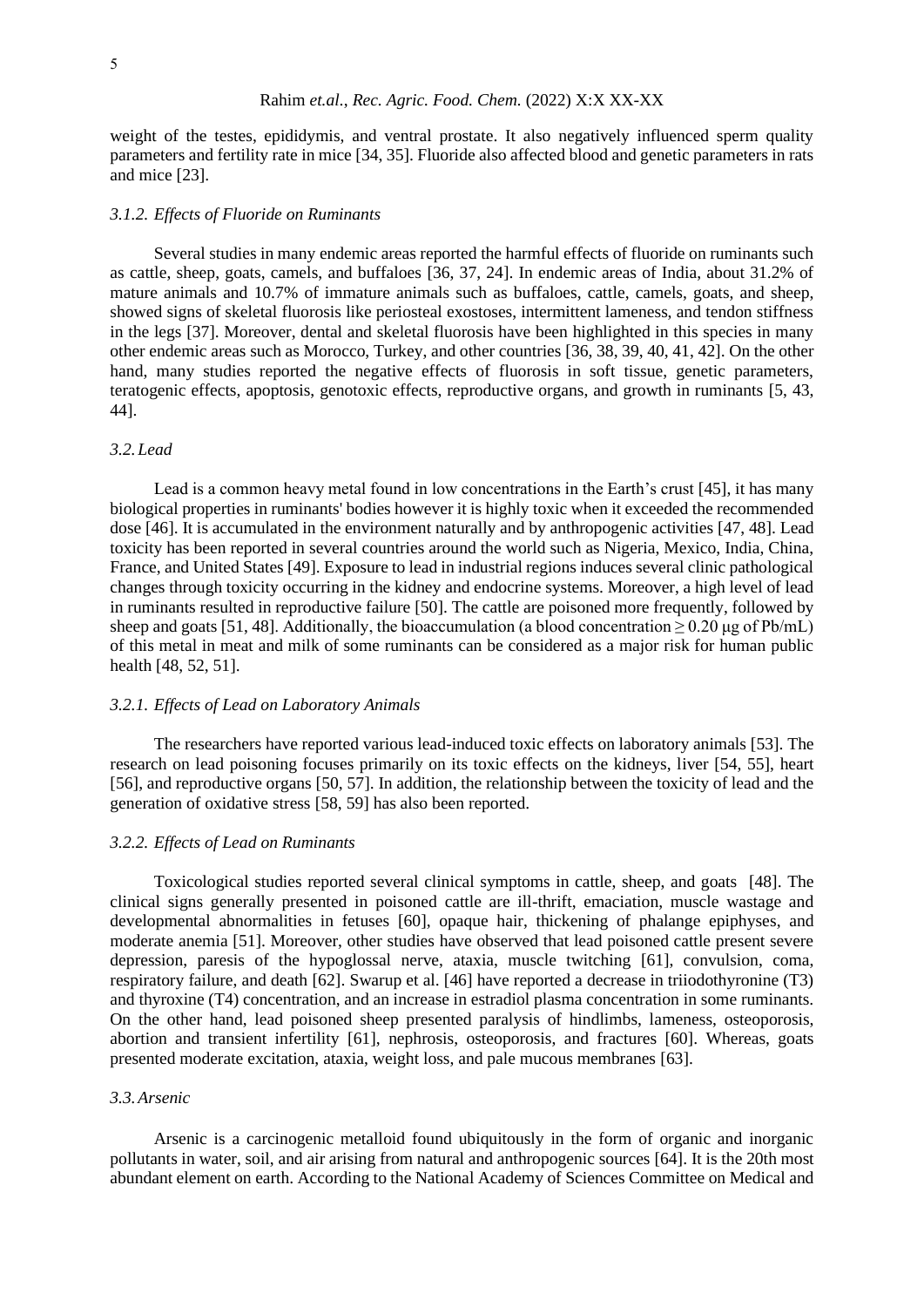Biological Effects of Environmental Pollutants, the average of arsenic content in the earth's crust is 2.5 mg/kg with a concentration in soil ranging from 0.1 to 50 mg/kg [65]. In addition, the World Health Organization has recommended that the maximum allowable concentration of arsenic in drinking water is 10 μg/L. However, its concentration in some countries such as Bangladesh, China, India, Mexico, Argentina, Chile, the United States, and Brazil has been found in the range of 50-3200 μg/L [66]. Furthermore, arsenic is readily soluble in groundwater due to pH, redox conditions, temperature, and dissolution composition [67]. Accordingly, the exposition of this metal can lead to severe clinical manifestations [68].

#### *3.3.1. Effects of Arsenic on Laboratory Animals*

Since arsenic is a toxic agent, significant efforts have been made in recent decades to test its various toxic effects using animal models, especially rodents (rats and mice). Several studies reported that chronic exposure to arsenic induces carcinogenesis in rats and mice [69, 70]. Additionally, a large number of experimental toxicological studies on both sexes of rats and mice have shown remarkable toxic effects of arsenic on reproduction[71, 72]. Similarly, a study reported that chronic arsenic exposure resulted in the fatty liver with serum aminotransferase and alanine aminotransferase levels followed by hepatic fibrosis in mice [73]. Histological and hematological disturbances have been observed in the same species [74].

#### *3.3.2. Effects of Arsenic on Ruminants*

Many species including sheep, goats, and cattle have been documented to be susceptible to arsenic poisonings [5]. Due to the high level of arsenic contamination in a village located in northwestern Iran, sheep showed various clinical signs such as weakness, atrophy, and inappropriate integument. In the same study, microscopic observations revealed hyperemia in the kidneys and heavy parasite infestation of the abomasum wall [75]. In another study, biochemical, hematological, and histopathological disturbances were observed in the same species, after with the administration of 6.6 mg/kg of body weight of sodium arsenite mixed with water for 133 days [76]. Moreover, the effect of chronic arsenic poisoning in sheep was investigated in another study [61]. It revealed that this metal causes weight loss, weakness, languor, dry coat and alopecia, focal skin lesions, congested mucous membranes, and stomatitis. On the other hand, Selby et al. [77] reported that cattle showed signs of arsenic poisoning, such as severe irritation of the digestive tract. It also reported that cattle are more sensitive to arsenic poisoning than other animals [77, 35]. In the Ghentugachi village of Nadia district, West Bengal, India, the high level of arsenic in the drinking water showed arsenic concentration was above the permissible limit, cattle exhibited decreased superoxide dismutase and catalase activities, decreased erythrocyte level and plasma nitrite level, increased rate of lipid peroxidation, protein carbonyl, and blood arsenic level in cattle, compared to those raised in free areas [78].

#### *3.4.Cadmium*

Cadmium is a non-essential heavy metal [79], which can induce toxic effects in many animals. It is considered to be one of the most toxic elements in the environment, with a wide range of organ toxicity and a long elimination half-life [80]. Anthropogenic sources, resulting in contamination of forage, feed, and water, are sources of cadmium exposure in farmed ruminants in many regions [81]. Moreover, some geographic areas are also associated with high natural concentrations of cadmium such as Ireland [82, 83], Poland, Germany Sardinia [84]. Long-term chronic exposure to cadmium has been associated with anemia, anosmia, and cardiovascular disease [85]. In affected areas, chronic ingestion or inhalation of cadmium can result in several adverse effects in ruminants, mainly in the liver and kidneys [86, 87]. Furthermore, this metal can affect growth rate [88] and reproduction [89]. Chronic ingestion of 2-5 mg/kg body weight per day for one year produced subclinical effects [90]. For that, Wilkinson et al. [91] proposed that the livers and kidneys of adult ruminants reared in contaminated areas for more than one grazing season be removed from the human food chain to reduce the risk of cadmium intake by the human population.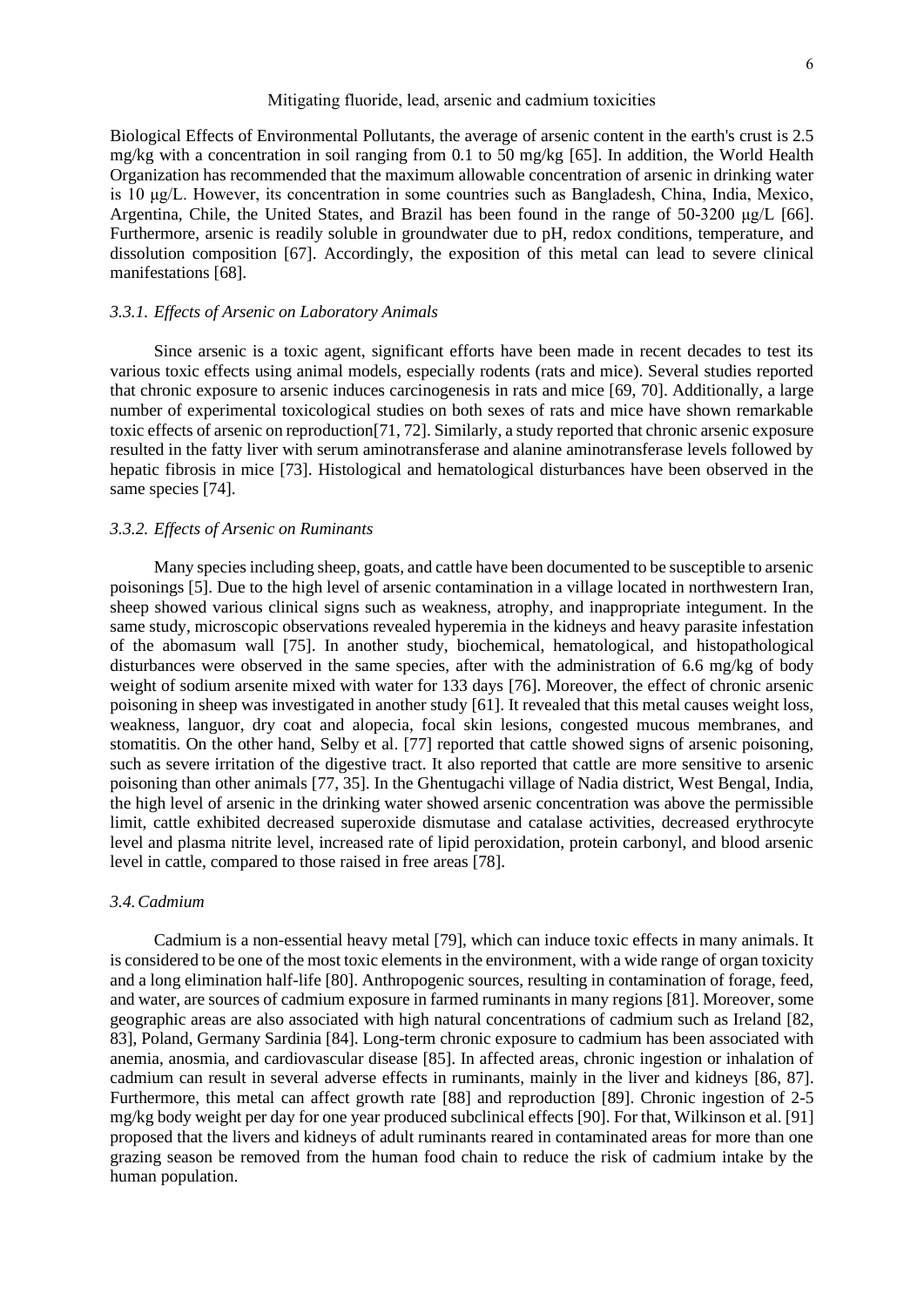#### *3.4.1. Effects of Cadmium on Laboratory Animals*

Several experimental studies reported that cadmium results in carcinogenesis of various organs mainly kidney, lung, liver, and prostate cancer [92, 93]. In another study, exposure to cadmium increased uterine wet weight, promoted growth, and development of the mammary glands, and induced hormoneregulated genes in female rats [94]. Other toxic effects of cadmium on reproduction have been reported by Zhu et al. [95] such as damaged seminiferous tubules [96], production of reactive oxygen species, a decrease of spermatogonia number, and a decrease in sperm motility and count [97, 98]. On the other hand, it showed pathological testicular alterations, and liver and kidney damage after chronic exposure to cadmium in rats [99]. Moreover, other studies reported that the administration of cadmium inhibited superoxide dismutase (SOD) activity, increased endogenous levels of lipid peroxides, and increased lipid peroxidation in liver and kidney tissues in rats [100].

#### *3.4.2. Effects of Cadmium on Ruminants*

A study reported that cadmium poisoned sheep results in a significant reduction in humoral immunity [101]. Moreover, high levels of cadmium have been recorded in the liver, kidneys and muscles of goats grazing on areas highly contaminated with cadmium in Nsukka-Nigeria, this also affected their meat quality [102]. On the sewage treatment field of Marrakech-Morocco, the high level of cadmium found in the muscles, liver, kidneys, and bones of sheep and cattle has led to a disruption of the normal metabolism of trace elements, and decreasing the levels of zinc and copper [103].

# **4. Mechanisms of Environmental Pollutants Toxicity**

After their ingestion and distribution through food or water into the body of animals, the environmental poisons exert their effects by different pathways, according to their chemical activities, biological features, and cellular targets [15, 104]. The toxicity mechanisms of environmental pollutants toxicity are not yet clear. While some studies claim that these pollutants induce their toxicity in biological systems by binding the sulfhydryl groups and generating reactive oxygen species [104]. More precisely, these pollutants are acidified in the body and oxidized to their various oxidative states. Hence, they can readily bind to biological molecules such as cations, proteins, and enzymes to form stable and strong bonds [105]. For instance, as fluoride is highly electronegative with a strong affinity towards electropositive elements, it binds with calcium, reducing their absorption and causing dental fluorosis and skeletal fluorosis [7]. Moreover, fluoride has been reported to bind to other divalent cations and inhibit many enzymes involved in the pentose phosphate pathway, antioxidant defense system, and myosin-ATPase activity [8, 106]. On the other hand, arsenic, cadmium, and lead can bind to the thiol (- SH) groups of certain enzymes and proteins, and modify their cysteine residues. In addition, they can bind to lipids and nucleic acids altering several biological activities in animals [104, 107]. Arsenic, lead, and cadmium metal ions have the ability to substitute the divalent cations such as  $Ca^{2+}$ , Mg<sup>2+</sup>, Fe<sup>2+</sup> and monovalent cations such as Na<sup>+</sup> and K<sup>+</sup>, and causes significant changes in various biological processes such as cell adhesion, intra-, and intercellular signaling, protein folding, maturation, apoptosis, ion transport, enzyme regulation and neurotransmitter release [53, 108, 109].

# **5. Prevention Dietary Strategies Against Environmental Pollutants**

To prevent or reduce toxicity from environmental pollutants, several preclinical and clinical studies have tested heavy metals supplementation as chelating agents to promote pollutants excretion, or synthetic antioxidants to correct the oxidative stress generated. However, these therapeutic strategies are themselves reported to have a number of different safety and efficacy concerns. Hence, several recent studies have been directed towards medicinal plants (Table 3 and 4) as natural sources of biomolecules, such as essential metals and antioxidants, which can simultaneously exercise the two therapeutic strategies, chelation and free radical scavenging [110].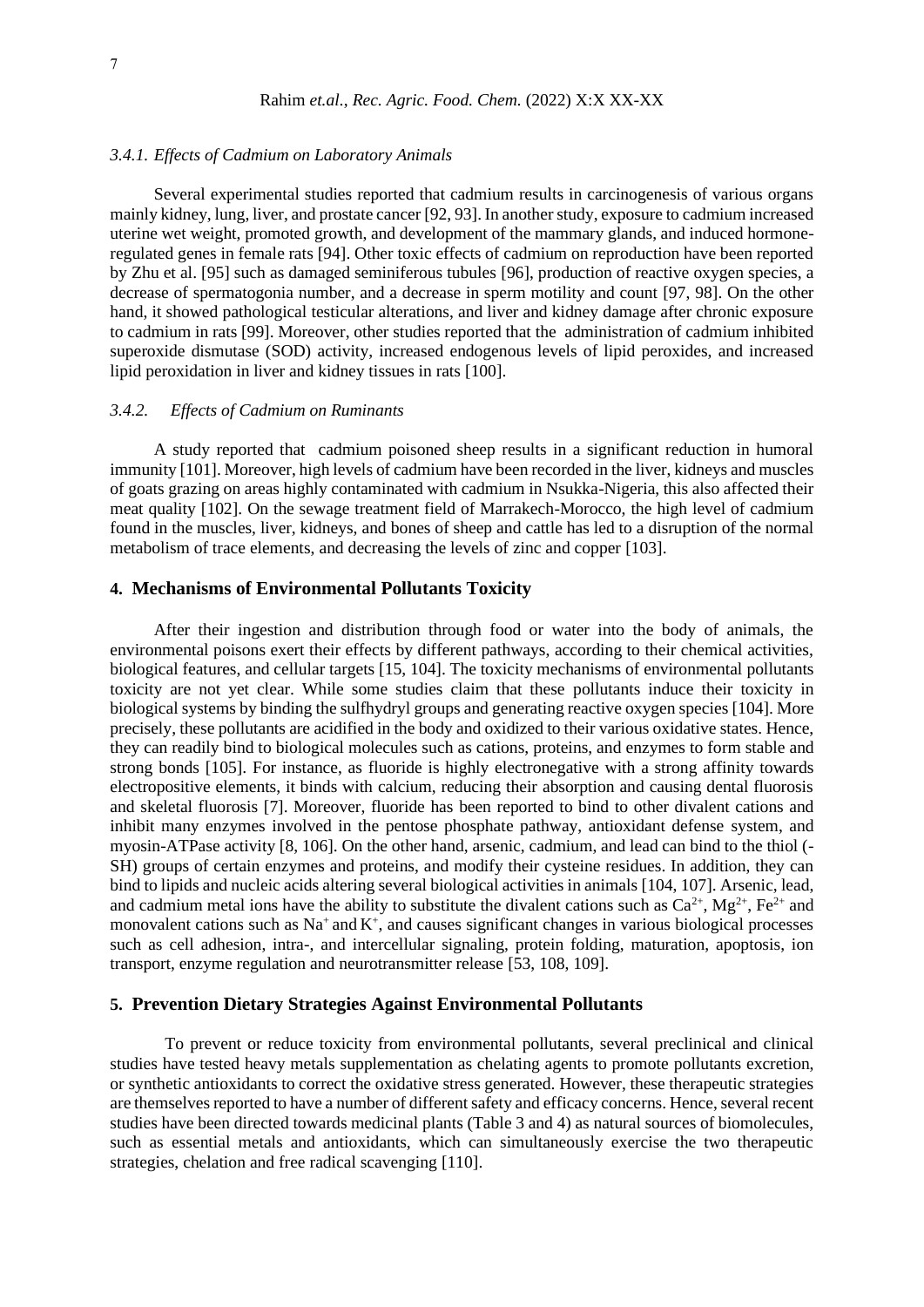**Table 3.** Selected studies natural products having ameliorative effects against fluoride, lead, arsenic and cadmium toxicities in laboratory animals

| <b>Element</b> | <b>Natural product</b>                    | <b>Effects</b>                                                                                                                                                                               | <b>References</b> |
|----------------|-------------------------------------------|----------------------------------------------------------------------------------------------------------------------------------------------------------------------------------------------|-------------------|
| Fluoride       | Spirulina platensis                       | Ameliorates behavioral changes, neuronal<br>damage, and thyroid dysfunction in rats                                                                                                          | [117]             |
|                | Emblica officinalis                       | Protective effect against hyperlipidemia and<br>oxidative stress in rats                                                                                                                     | $[153]$           |
|                | Tamarindus indicia                        | Increase in urinary excretion and decrease in<br>retention of fluoride in bones rats                                                                                                         | [154]             |
| Lead           | Lycopersicon<br>esculentum                | Prevention of oxidative stress in blood plasma<br>and kidney in rats                                                                                                                         | $[155]$           |
|                | Camellia sinensis                         | Alleviates the oxidative stress in the liver, and<br>regulates hepatic metabolism in rats                                                                                                    | $[156]$           |
|                | Camellia sinensis                         | Reduces lead levels and improves renal functions<br>in rats                                                                                                                                  | $[157]$           |
|                | Allium sativum and<br>Zingiber officinale | Reduces blood lead levels, and regulates the<br>hepatic and testicular cytoarchitecture in rats                                                                                              | [158]             |
| Arsenic        | Withania somnifera                        | Maintains the cellular integrity of testicular cells<br>and improves sperm quality parameters in rats                                                                                        | $[126]$           |
|                | Ipomea aquatica                           | Amelioration of antioxidant parameters in liver,<br>kidney, heart, brain and testis in mice                                                                                                  | $[127]$           |
|                | Tamarindus indica                         | Regulation of serum hepatic and oxidative stress<br>markers in rats                                                                                                                          | $[128]$           |
|                | Triticum aestivum                         | Attenuates arsenic-induced oxidative stress,<br>normalizes body weight, organ weight,<br>hematological profiles, serum biochemical profile<br>and modulates liver and kidney biochemical     | [159]             |
|                | Moringa oleifera                          | parameters in rats<br>Reduces the elevation of serum triglycerides,<br>glucose, urea, alkaline phosphatase, aspartate<br>aminotransferase and alanine aminotransferase<br>activities in mice | $[132]$           |
| Cadmium        | Glycine max                               | Ameliorates cardiac, and aorta oxidative stress in<br>rats                                                                                                                                   | [122]             |
|                | Sesamum indicum                           | Reduces serum levels, and cardiac biochemical<br>parameters in rats                                                                                                                          | $[123]$           |
|                | Satureja hortensis                        | Prevents the cadmium induced lesions in hepatic<br>functions in rats                                                                                                                         | $[161]$           |
|                | Withania somnifera                        | Reduces oxidative stress in testis in rats                                                                                                                                                   | $[162]$           |
|                | Royal jelly                               | Attenuates cadmium induced nephrotoxicity in<br>mice                                                                                                                                         | $[129]$           |
|                | Terminalia chebula                        | Decreases serum uric acid, urea, creatinine and<br>total protein levels, and regulates serum lipid<br>profiles and liver biomarkers in rats                                                  | $[130]$           |

Moreover, these natural resources provide a great variety of other nutrients, such as protein, and secondary metabolites, which have been reported to have beneficial effects against environmental pollutants [111]. Firstly, several preclinical studies on the protective effects of natural products against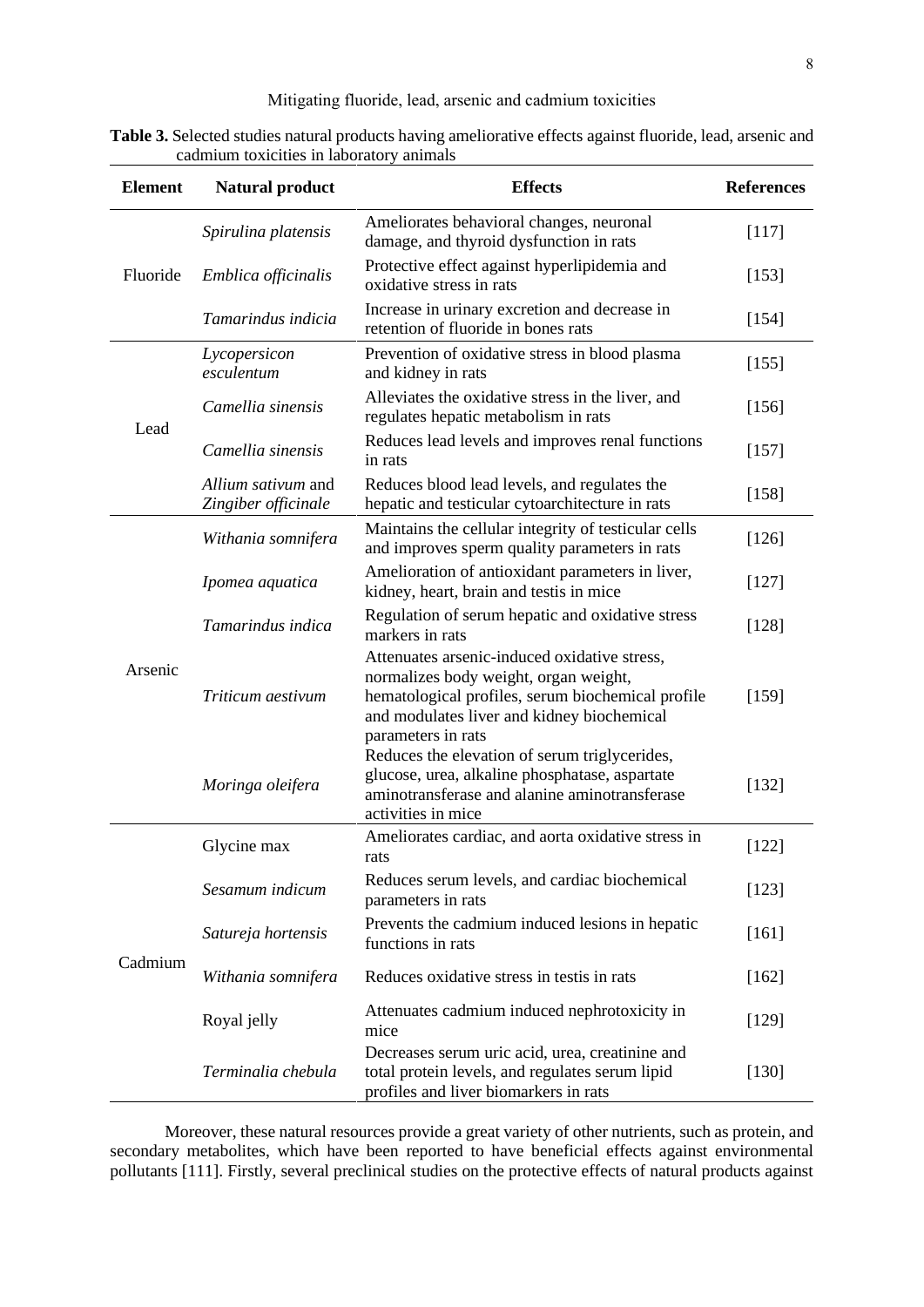these pollutants were carried out on laboratory animals. Then, other studies addressed some ruminants with encouraging levels of success. Because of their low cost, availability, and low or no side effects even at high doses [24], several preclinical studies have tested herbal medicine such as *Tamarindus indicia* [112, 113], *Terminalia arjuna* [114], *Mangifera indica* [115], *Curcuma longa* [116], *Spirulina platensis* [117] and *Aloe vera* [118]. These natural products revealed encouraging results against environmental pollutants toxicities.

**Table 4.** Studies on the effects of natural products against fluoride, lead and arsenic toxicities in ruminants

| <b>Element</b> | <b>Natural product</b>                   | <b>Effects</b>                                                                                                                                                       | <b>References</b> |
|----------------|------------------------------------------|----------------------------------------------------------------------------------------------------------------------------------------------------------------------|-------------------|
| Fluoride       | Tamarindus indicia                       | Reduce in serum fluoride and urinary<br>hydroxyproline concentrations, increase in<br>serum calcium level in cattle.                                                 | [119]             |
|                | Tamarindus indicia                       | Increase in calcium level and serum alkaline<br>phosphatase activity, decrease in serum<br>hydroxyproline level in cattle.                                           | $[7]$             |
|                | Plants rich in vitamins<br>$C$ and $D$   | Reduces dental and bone damage in sheep.                                                                                                                             | $[163]$           |
| Lead           | Allium sativum                           | Reduces serum lead concentration and<br>increases urine lead concentration in goats.                                                                                 | $[121]$           |
|                | Allium sativum                           | Reduces blood, kidney, bone and ovary lead<br>levels in sheep.                                                                                                       | $[120]$           |
| Arsenic        | Curcuma Longa and<br>Passiflora foetida  | Reduce the absorption of arsenic from the<br>body, restore normal liver and kidney function,<br>protect against oxidative stress and prevent<br>DNA damage in sheep. | $[116]$           |
|                | Curcuma longa and<br>Zingiber officinale | Remove arsenic from the body and protect<br>against potential damage in calve.                                                                                       | [132]             |
|                | Curcuma longa and<br>Amaranthus spinosus | Remove arsenic from the body and protect<br>against DNA fragmentation in cattle.                                                                                     | [131]             |

#### *5.1.Fluoride Toxicity Prevention*

*Tamarindus indica* contains has a wide range of antioxidants (L-ascorbic acid, alpha-tocopherol, carotenes), essential minerals, proteins, sugars, phytosterols, and triterpenes [113]. Additionally, its beneficial ameliorative effects against fluorosis in laboratory animals was reported [112, 113]. Recent studies have tested its effects in fluorotic cattle [7, 119]. Gupta et al. [119] reported that the supplementation of fluorotic cattle with 100 g of dried powder of *Tamarindus indica* fruit pulp for 90 days, resulted in a significant increase in serum calcium and alkaline phosphatase levels, and a decrease in urinary hydroxyproline compared to fluorotic cattle not supplemented [119]. Furthermore, it was shown that chronic fluoride intoxication caused a significant decrease in plasma copper, zinc and iron concentration in cattle, while these parameters were increased in fluoridated cattle supplemented with dried powder of *Tamarindus indica* fruit pulp [7].

#### *5.2.Lead toxicity Prevention*

To prevent lead poisoning several dietary strategies have been tested in the laboratory animals, like *Allium sativum*, *Lycopersicon esculentum*, *Camellia sinensis*, and *Zingiber officinale*, and it was concluded that intake of diets rich in natural products may be helpful in preventing lead poisoning [111]. Furthermore, the ameliorative effect of *Allium sativum* against this intoxication has been evaluated in small ruminants, and it has been reported that this plant reduced kidney, bone, and ovary lead contents in sheep [120]. Additionally, it reduced bones, lungs, heart, liver, kidneys and skeletal muscles lead levels in goats [121].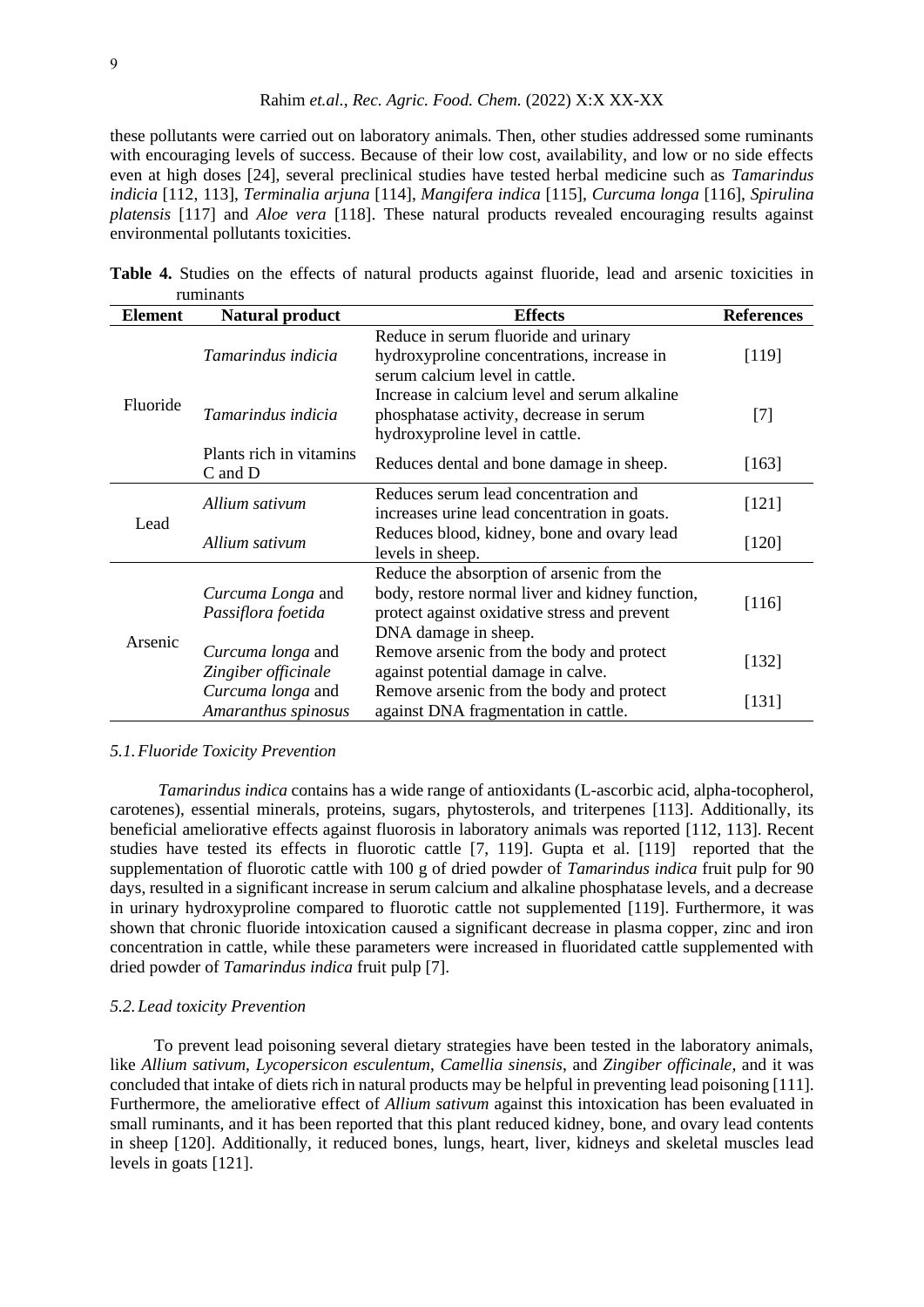#### *5.3.Arsenic and Cadmium Toxicity Prevention*

A large number of researches confirmed the beneficial effect of *Glycine max* [122]*, Sesamum indicum* [123], *Satureja hortensis* [124] *Withania somnifera* [125, 126], *Ipomea aquatica* [127], *Tamarindus indica* [128], Royal jelly [129], and *Terminalia chebula* [130] on arsenic and cadmium toxicities reduction. Concerning the effects of natural products on arsenic toxicity in ruminants, it was reported that *Curcuma longa*, *Zingiber officinale*, and *Amaranthus spinosus* have eliminated the absorption of arsenic from the bovine body and protected against DNA fragmentation in these species [131, 132]. In a recent study, *Curcuma longa* powder and *Paederia foetida* powder were effectively able to remove arsenic from the body of arsenicosis induced by sodium arsenite in sheep. These two plants also helped to protect against arsenic damage, restored normal liver and kidney function, protected against oxidative stress, and prevented DNA damage [116]. In addition, the improving effects of *Curcuma longa* powder were better than those of *Paederia foetida* powder [116]. Contrastingly, until now there are no studies carried out on the evaluation of the ameliorative effects of natural plants on cadmium toxicity in ruminants.

# **6. Conclusion**

 This study has highlighted the importance of using natural products in the prevention and reduction of the toxic effects of fluoride, lead, arsenic, and cadmium in laboratory animals as well as in ruminants. Plant species (*Tamarindus indicia* and *Allium sativum*) have been reported as promising new approaches to prevent of these poisonings. Other less-researched natural products may offer promising starting points for future studies, such as *Spirulina platensis* as a rich source of protein, minerals, and antioxidants. We expect that this review will stimulate further research, especially in endemic countries. On the other hand, we suggest more toxicity studies of these natural products in ruminants to prevent their indiscriminate use. In addition, it is absolutely necessary to raise public awareness of the importance of these precious resources in the treatment of these toxicities in ruminants. Finally, studies must also be oriented towards the integration of these natural products in the diet intended for endemic regions to facilitate their uses and applications.

# **ORCID**

Abdellatif Rahim: [0000-0001-5832-1710](https://orcid.org/0000-0001-5832-1710) Fatma Aydogmus-Öztürk: [0000-0001-6070-7452](https://orcid.org/0000-0001-6070-7452) Cansel Cakir: [0000-0002-6175-9008](https://orcid.org/0000-0002-6175-9008) Abdelkhalid Essamadi: [0000-0003-4537-1684](https://orcid.org/0000-0003-4537-1684) Bouchra El Amiri: [0000-0003-3443-5988](https://orcid.org/0000-0003-3443-5988)

# **References**

- [1] P.K. Thornton (2010). Livestock production: recent trends, future prospects, *Phil. Trans. R. Soc. B* **365**, 2853–2867.
- [2] F.J.C. Swanepoel, A. Stroebel and S. Moyo (2010). The role of livestock in developing communities: enhancing multifunctionality, International Livestock Research Institute (ILRI), University of the Free State, CTA Wageningen, The Netherlands.
- [3] A. Mottet, C. de Haan, A. Falcucci, G. Tempio, C. Opio and P. Gerber (2017). Livestock: On our plates or eating at our table? A new analysis of the feed/food debate, *Glob. Food Sec*. **14**, 1–8.
- [4] A. Sandhage-Hofmann (2016). Rangeland management, *Reference Module In Earth Systems And Environmental Sciences*, Elsevier, University of Bonn, Bonn, Germany.
- [5] S.M. Gwaltney-Brant (2018). Epidemiology of Animal Poisonings in the United States, In: Veterinary toxicology, Basic and clinical principles, e*d:* R.C. Gupta, Academic Press, United States, pp. 37-44.
- [6] A. Bhargava, F. F., Carmona, M., Bhargava and S. Srivastava (2012). Approaches for enhanced phytoextraction of heavy metals. *The J. Environ. Managm*. **105**, 103-120.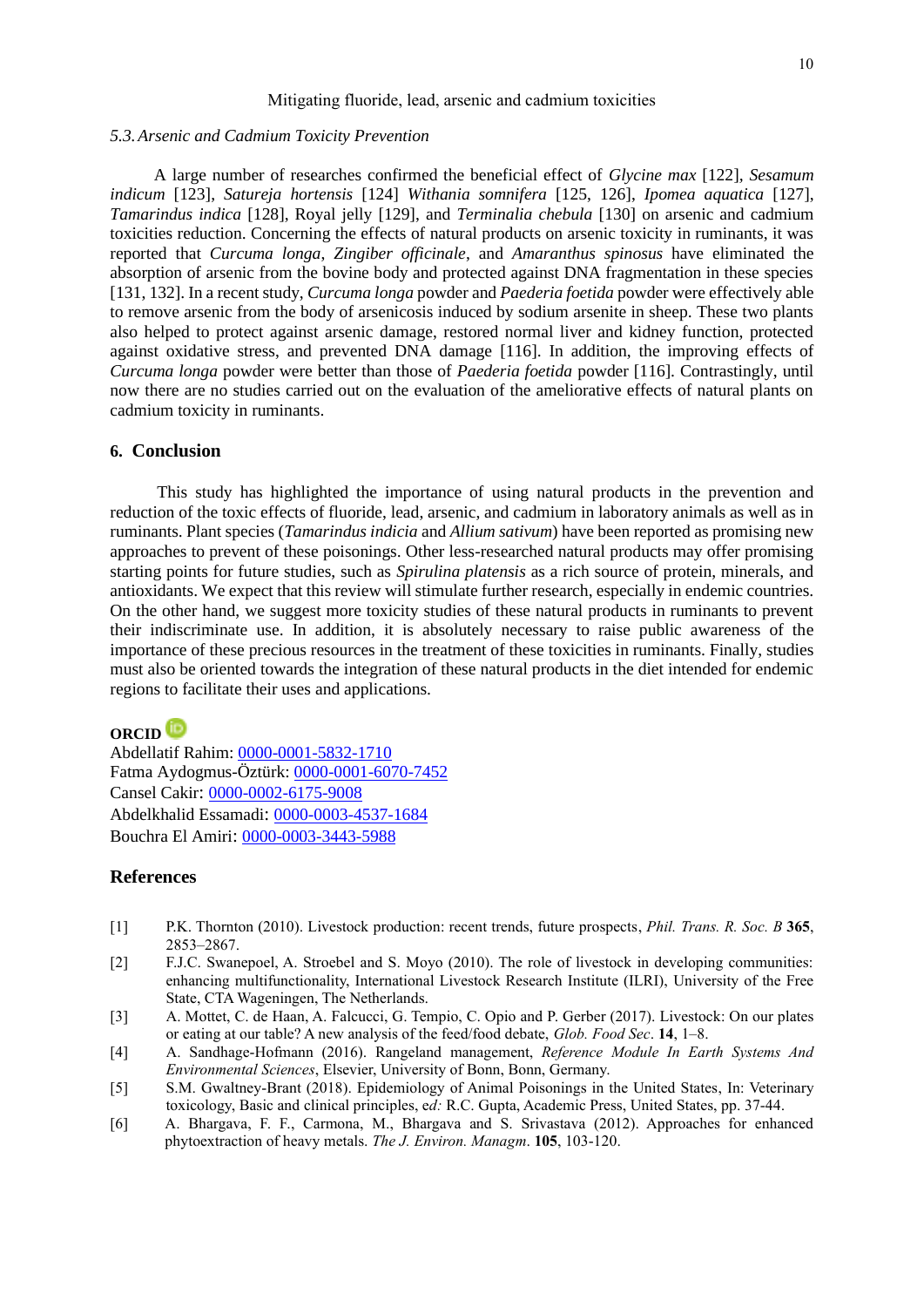- [7] P. Samal, R.C. Patra, A.R. Gupta, S.K. Mishra, D. Jena and D. Satapathy (2016). Effect of *Tamarindus indica* leaf powder on plasma concentrations of copper, zinc, and iron in fluorotic cows, *Vet. World* **9**, 1121–1124.
- [8] A. Rahim, A. Essamadi and B. El Amiri (2022). A comprehensive review on endemic and experimental fluorosis in sheep: Its diverse effects and prevention, *Toxicology* **465**, 153025.
- [9] M.J. Kosnett (2013). The role of chelation in the treatment of arsenic and mercury poisoning, *J. Med. Toxicol.* **9**, 347–354.
- [10] G.B. van der Voet, O. Schijns and F.A. de Wolff (1999). Fluoride enhances the effect of aluminium chloride on interconnections between aggregates of hippocampal neurons, *Arch. Physiol. Biochem*. **107**, 15–21.
- [11] J. Wei, X. Zheng, J. Liu, G. Zhang, Y. Zhang, C. Wang and Y. Liu (2021). The levels, sources, and spatial distribution of heavy metals in soils from the drinking water sources of Beijing, China, *Sustainability* **13**, 3719.
- [12] V. Masindi and K.L. Muedi (2018). Environmental contamination by heavy metals. Heavy Metals, IntechOpen. https://doi.org/10.5772/intechopen.76082.
- [13] M. Jin, H. Yuan, B. Liu, J. Peng, L. Xu and D. Yang (2020). Review of the distribution and detection methods of heavy metals in the environment, *Anal. Methods* **12**, 5747–5766.
- [14] G.P.S. Sidhu (2016). Heavy metal toxicity in soils: sources, remediation technologies and challenges, *Adv. Plants Agric. Res*. **5**, 445-446.
- [15] P.B. Tchounwou, C.G. Yedjou, A.K. Patlolla and D.J. Sutton (2012). Heavy metals toxicity and the environment, In: Molecular, Clinical and Environmental Toxicology, *ed*: A. Luch, Experientia Supplementum, Springer, Basel, pp.133–164. https://doi.org/10.1007/978-3-7643-8340-4\_6.
- [16] Y. Xie, J. Fan, W. Zhu, E. Amombo, Y. Lou, L. Chen and J. Fu (2016). Effect of heavy metals pollution on soil microbial diversity and *Bermudagrass* genetic variation, *Front. Plant Sci*. **7**, 755.
- [17] U. Okereafor, M. Makhatha, L. Mekuto, N. Uche-Okerefor, T. Sebola and V. Mavumengwana (2020). Toxic metal implications on agricultural soils, plants, animals, aquatic life and human health, *Int. J. Environ. Res. Public Health* **17**, 2204.
- [18] J. Musilová, J. Árvay, A. Vollmannova, T. Tóth and J. Tomáš (2016). Environmental contamination by heavy metals in region with previous mining activity, *Bull. Environ. Contam. Toxicol*. **97**, 569-75.
- [19] J. Briffa, E. Sinagra and R. Blundell (2020). Heavy metal pollution in the environment and their toxicological effects on humans, *Heliyon* **6,** e04691.
- [20] S. Gautam, L.K. Pandey, V. Vinayak and A. Arya (2017). Morphological and physiological alterations in the diatom *Gomphonema pseudoaugur* due to heavy metal stress, *Ecol. Indic*. **72**, 67–76.
- [21] L.N. Suvarapu and S.O. Baek (2017). Determination of heavy metals in the ambient atmosphere: A review, *Toxicol. Ind. Health* **33**, 79–96.
- [22] M.G. García and L. Borgnino (2015). CHAPTER 1 Fluoride in the context of the environment, In: Fluorine: Chemistry, Analysis, Function and Effects, *ed:* Victor R Preedy, pp.3–21.
- [23] E. Perumal, V. Paul, V. Govindarajan and L. Panneerselvam (2013). A brief review on experimental fluorosis*, Toxicol. Lett*. **223**, 236–251.
- [24] R. Ranjan and A. Ranjan (2015). Fluoride toxicity in animals. Springer Cham.
- [25] S.L. Choubisa, G.V. Mishra, Z. Sheikh, B. Bhardwaj, P. Mali and V.J. Jaroli (2011). Food, fluoride, and fluorosis in domestic ruminants in the Dungarpur district of Rajasthan, İndia, *Fluoride* **7**, 70-76.
- [26] F. Urut, S. Dede, V. Yuksek, S. Cetin, A. Usta and M. Taspinar (2021). In vitro evaluation of the apoptotic, autophagic, and necrotic molecular pathways of fluoride, *Biol. Trace Elem. Res*. **199**, 3700–3706.
- [27] J.L. Shupe and A.E. Olson (1971). Clinical aspects of fluorosis in horses, *J. Am. Vet. Med. Assoc*. **158**, 167-74.
- [28] A.K. Susheela and M. Bhatnagar (1993). Fluoride toxicity: a biochemical and scanning electron microscopic study of enamel surface of rabbit teeth, *Arch. Toxicol*. **67**, 573–579.
- [29] P. Ekambaram and V. Paul (2002). Modulation of fluoride toxicity in rats by calcium carbonate and by withdrawal of fluoride exposure, *Pharmacol. Toxicol*. **90**, 53–58.
- [30] B. Cadir, M. Kürkcü, ĺ.A. Oz and M.E. Benlidayi (2009). Effects of vitamin K1 on fluoride-induced bone changes in growing rats: a histomorphometric and radiodensitometric study, *Arch. Oral Biol.* **54**, 512– 517.
- [31] C.H. Turner, I. Owan, E.J. Brizendine, W. Zhang, M.E. Wilson and A.J. Dunipace (1996). High fluoride intakes cause osteomalacia and diminished bone strength in rats with renal deficiency, *Bone* **19**, 595–601.
- [32] P.M. Basha, P. Rai and S. Begum (2011). Evaluation of fluoride-induced oxidative stress in rat brain: a multigeneration study, *Biol. Trace Elem. Res.* **142**, 623–637.
- [33] D. Giri, R.C. Ghosh, D. Kashyap, G. Dewangan and S.K. Maiti (2015). Haemato-biochemical alterations in subacute oral toxicity of sodium fluoride in wistar rats, *J. Anim. Res.* **5**, 595-598.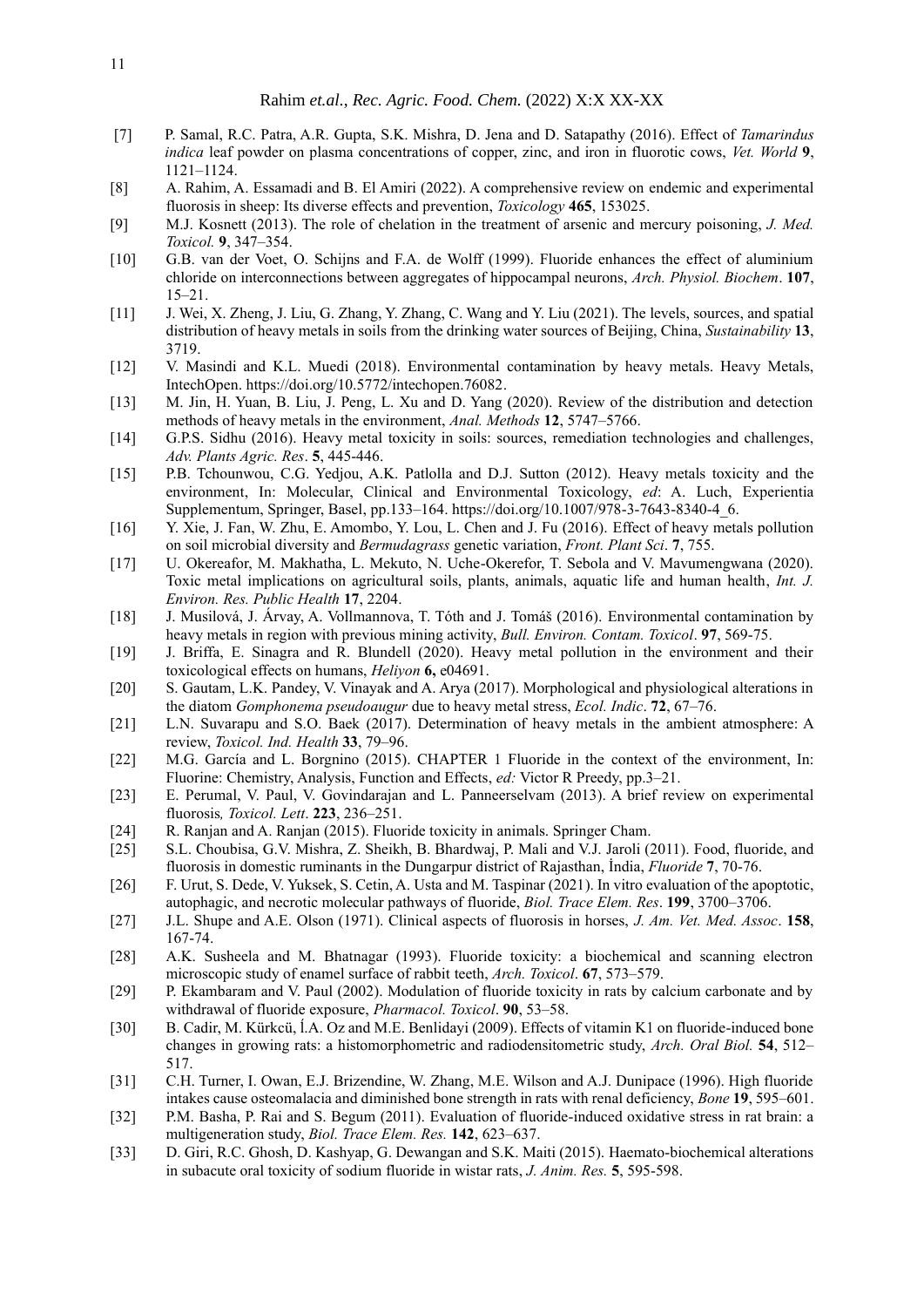- [34] A. Elbetieha, H. Darmani and A. Al-Hiyasat (2000). Fertility effect of sodium fluoride in male mice, *Fluoride* **33**, 128-134.
- [35] R.S. Gupta, T.I. Khan, D. Agrawal and J.B.S. Kachhawa (2007). The toxic effects of sodium fluoride on the reproductive system of male rats, *Toxicol. Ind. Health* **23**, 507–513.
- [36] M. Kessabi, A. Hamliri, J.P. Braun and A.G. Rico (1985). Experimental acute sodium fluoride poisoning in sheep: renal, hepatic, and metabolic effects, *Fundam Appl. Toxicol*. **5**, 1025–1033.
- [37] S. Choubisa (2013). Fluoride toxicosis in immature herbivorous domestic animals living in low fluoride water endemic areas of Rajasthan, India: an observational survey, *Fluoride* **46**, 19–24.
- [38] M. Kessabi, M. Khouzaimi, J.P. Braun and A. Hamliri (1983). Serum biochemical effects of fluoride on cattle in the *Darmous area*, *Vet. Hum. Toxicol*. **25**, 403–406.
- [39] A. Bennis, M. Kessabi, A. Hamliri, F. Farge and J.P. Braun (1993). Plasma biochemistry of adult goats with chronic fluoride poisoning in Morocco, *Fluoride 26*, 241–246.
- [40] F. Yur, N. Mert, S. Dede, Y. Değer, A. Ertekin, H. Mert, S. Yasar, I. Dogan and A. Isik (2013). Evaluation of serum lipoprotein and tissue antioxidant levels in sheep with fluorosis, *Fluoride* **46**, 90–96.
- [41] N. Aydin, S. Dede and P. Tanritanir (2014). The distribution of minerals in some tissues of sheep with fluorosis, *Fluoride* **47**, 43-48.
- [42] M.J.K. Simon, F.T. Beil, W. Rüther, B. Busse, T. Koehne, M. Steiner, P. Pogoda, A. Ignatius, M. Amling and R. Oheim (2014). High fluoride and low calcium levels in drinking water is associated with low bone mass, reduced bone quality and fragility fractures in sheep, *Osteoporos. Int*. **25**, 1891–1903.
- [43] C.J. Botha, T.W. Naude, P.P. Minnaar, S.R. Van Amstel and S.D. Janse van Rensburg (1993). Two outbreaks of fluorosis in cattle and sheep, *J. S. Afr. Vet. Assoc.* **64**, 165–168.
- [44] S. Çetin and F. Yur (2016). Levels of trace elements in muscle and kidney tissues of sheep with fluorosis, *Biol. Trace Elem. Res*. **174**, 82–84.
- [45] H.C. Kim, T.W. Jang, H.J. Chae, W.J. Choi, M.N. Ha, B.J. Ye, B.G. Kim, M.J. Jeon, S.Y. Kim and Y.S. Hong (2015). Evaluation and management of lead exposure, *Ann. Occup. Environ. Med*. **27**, 1-9.
- [46] D. Swarup, R. Naresh, V.P. Varshney, M. Balagangatharathilagar, P. Kumar, D. Nandi and R.C. Patra (2007). Changes in plasma hormones profile and liver function in cows naturally exposed to lead and cadmium around different industrial areas, *Res. Vet. Sci.* **82**, 16–21.
- [47] R.C. Patra, D. Swarup, M.C. Sharma and R. Naresh (2006). Trace mineral profile in blood and hair from cattle environmentally exposed to lead and cadmium around different industrial units, *J. Vet. Med. A Physiol. Pathol. Clin. Med*. **53**, 511–517.
- [48] L. Reis, P. Pardo, A. Camargos and E. Oba (2010). Mineral element and heavy metal poisoning in animals, *Afr. J. Med. Med. Sci.* **1**, 560-579.
- [49] E. Obeng-Gyasi (2019). Sources of lead exposure in various countries, *Environ. Health Rev,* **34**, 25–34.
- [50] M.A. Assi, M.N.M. Hezmee, A.W. Haron, M.Y.M. Sabri and M.A. Rajion (2016). The detrimental effects of lead on human and animal health, *Vet. World* **9**, 660–671.
- [51] M. Miranda, M. López-Alonso, P. García-Partida, J. Velasco and J.L. Benedito (2006). Long-term followup of blood lead levels and haematological and biochemical parameters in heifers that survived an accidental lead poisoning episode*, J. Vet. Med. A Physiol. Pathol. Clin. Med.* **53**, 305–310.
- [52] C. Waldner, S. Checkley, B. Blakley, C. Pollock and B. Mitchell (2002). Managing lead exposure and toxicity in cow-calf herds to minimize the potential for food residues, *J. Vet. Diagn. Invest*. **14**, 481–486.
- [53] G. Flora, D. Gupta and A. Tiwari (2012). Toxicity of lead: A review with recent updates, *Interdiscip. Toxicol*. **5**, 47–58.
- [54] M.K. Singh, S. Dwivedi, S.S. Yadav, P. Sharma, S. Khattri (2014). Arsenic-induced hepatic toxicity and its attenuation by fruit extract of *Emblica officinalis* (Amla) in mice, *Indian J. Clin. Biochem*. **29**, 29–37.
- [55] W.H. El-Tantawy (2016). Antioxidant effects of *Spirulina* supplement against lead acetate-induced hepatic injury in rats, *J. Tradit. Complement. Med*. **6**, 327–331.
- [56] D. Bagchi and H.G. Preuss (2005). Effects of acute and chronic oval exposure of lead on blood pressure and bone mineral density in rats, *J. Inorg. Biochem*. **99**, 1155–1164.
- [57] R.A.R. Elgawish and H.M.A. Abdelrazek (2014). Effects of lead acetate on testicular function and caspase-3 expression with respect to the protective effect of cinnamon in albino rats, *Toxicol. Rep*. **1**, 795– 801.
- [58] A.C.B.A. Lopes, T.S. Peixe, A.E. Mesas and M.M.B. Paoliello (2016). Lead exposure and oxidative stress: a systematic review*, Rev. Environ. Contam. Toxicol*. **236**, 193–238.
- [59] A.L. Wani, A. Ara and J.A. Usmani (2015). Lead toxicity: a review, *Interdiscip. Toxicol.* **8**, 55-64.
- [60] J. Payne and C. Livesey (2010). Lead poisoning in cattle and sheep, *In Practice* **32**, 64–69.
- [61] O.M. Radostits, C.C. Gay, K.W. Hinchcliff, and P.D. Constable (2006). Veterinary medicine: a textbook of the diseases of cattle, horses, sheep, pigs and goats, Elsevier Saunders.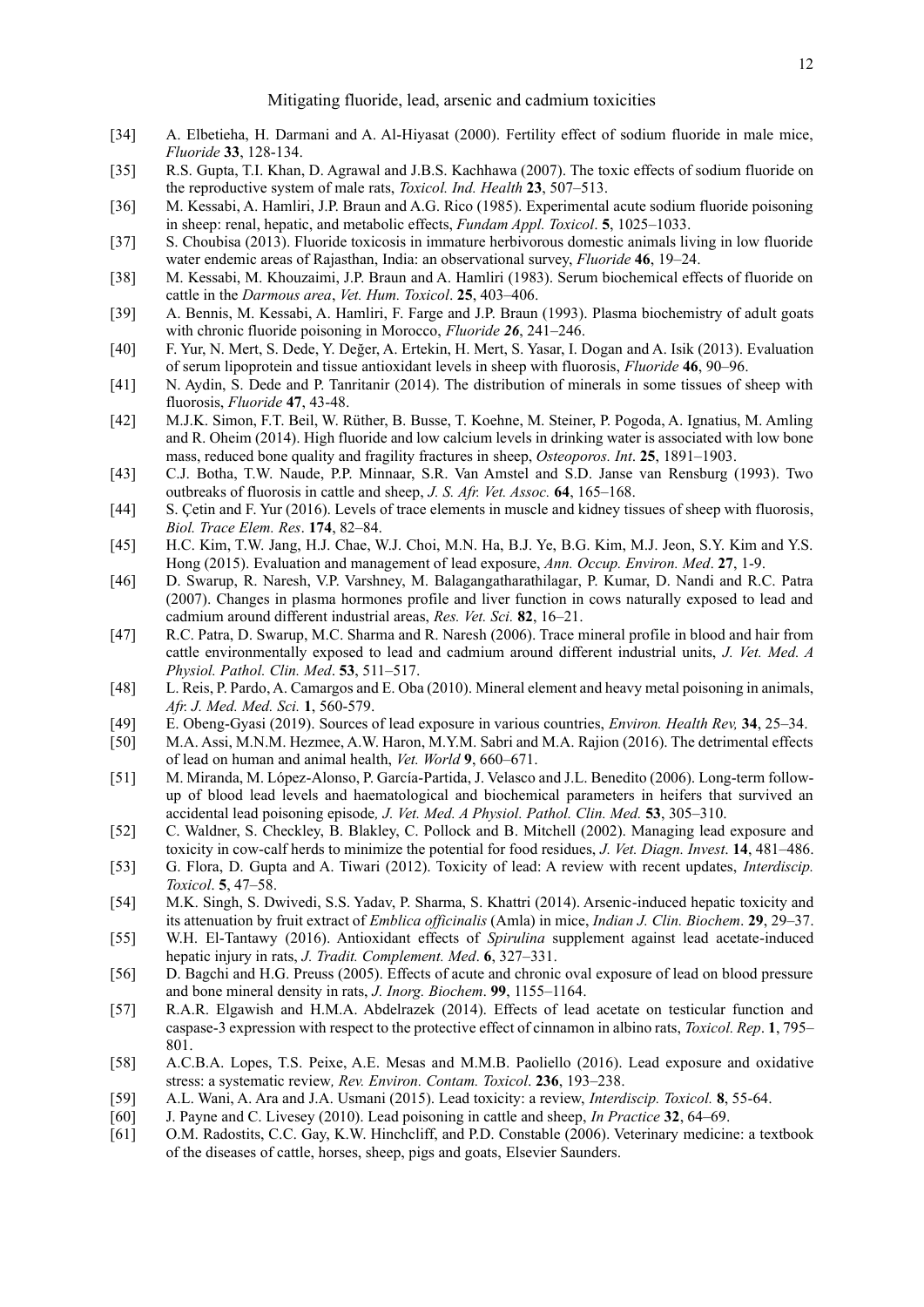- [62] M.E. Gilbert, M.E. Kelly, T.E. Samsam and J.H. Goodman (2005). Chronic developmental lead exposure reduces neurogenesis in adult rat hippocampus but does not impair spatial learning, *Toxicol. Sci.* **86**, 365– 374.
- [63] A.M. Soliman, E.A. Abu-Basha, S.A.H. Youssef, A.M. Amer, P.A. Murphy, C.C. Hauck, R. Gehring and W.H. Hsu (2013). Effect of chronic lead intoxication on the distribution and elimination of amoxicillin in goats, *J. Vet. Sci*. **14**, 395–403.
- [64] M.A. El-Ghiaty and A.O.S. El-Kadi (2021). Arsenic: various species with different effects on cytochrome P450 regulation in humans, *Excli. J*. **20**, 1184–1242.
- [65] R. Kapp (2016). Arsenic: toxicology and health effects, In: Encyclopedia of Food and Health, *ed*: B. Caballero, P.M. Finglas and F. Toldra, Elsevier Publishing, pp.256-265.
- [66] S.H. Frisbie, R. Ortega, D.M. Maynard and B. Sarkar (2002). The concentrations of arsenic and other toxic elements in Bangladesh's drinking water, *Environ. Health Perspect.* **110**, 1147–1153.
- [67] I. Herath, M. Vithanage, J. Bundschuh, J.P. Maity and P. Bhattacharya (2016). Natural arsenic in global groundwaters: distribution and geochemical triggers for mobilization, *Curr. Pollution Rep*. **2**, 68–89.
- [68] K.C.M. Kwok, L.F. Koong, G. Chen and G. McKay (2014). Mechanism of arsenic removal using chitosan and nanochitosan, *J. Colloid Interface Sci*. **416**, 1–10.
- [69] J.P. Wang, L. Qi, M.R. Moore and J.C. Ng (2002). A review of animal models for the study of arsenic carcinogenesis, *Toxicol. Lett.* **133**, 17–31.
- [70] M.R. Garry, A.B. Santamaria, A.L. Williams and J.M. DeSesso (2015). *In utero* arsenic exposure in mice and early life susceptibility to cancer, *Regul. Toxicol. Pharmacol.* **73**, 378–390.
- [71] K. Tewari and D. Jhala (2004). Fluoride and/or arsenic toxicity in mice testis with formation of giant cells and subsequent recovery by some antidotes, *Fluoride* **37**, 172-184.
- [72] Y.J. Kim and J.M. Kim (2015). Arsenic toxicity in male reproduction and development, *J. Reprod. Dev.* **19**, 167–180.
- [73] A. Santra, A. Maiti, S. Das, S. Lahiri, S.K. Charkaborty and D.N. Mazumder (2000). Hepatic damage caused by chronic arsenic toxicity in experimental animals, *J. Toxicol. Clin. Toxicol*. **38**, 395–405.
- [74] R. Ferzand, J.A. Gadahi, S. Saleha and Q. Ali (2008). Histological and haematological disturbance caused by arsenic toxicity in mice model, *Pak. J. Biol. Sci*. **11**, 1405–1413.
- [75] J. Ashrafihelan, J.S. Amoli, M. Alamdari, T.A. Esfahani, M. Mozafari, A.R. Nourian and A.A. Bahari (2013). Arsenic toxicosis in sheep: The first report from Iran, *Interdiscip. Toxicol*. **6**, 93–98.
- [76] C. Maji, S. Sarkar, S. Biswas, P.H. Patra, B.K. Datta, S. Bandyopadhyay, T.K. Biswas, C. Jana and T.K. Mandal (2016). Experimental assessment of arsenic toxicity in garole sheep in India, *Emerg. Contam.* **2**, 128–134.
- [77] L.A. Selby, A.A. Case, G.D. Osweiler and H.M. Hayes (1977). Epidemiology and toxicology of arsenic poisoning in domestic animals, *Environ. Health Perspect.* **19**, 183–189.
- [78] T. Rana, A.K. Bera, S. Das, D. Bhattacharya, S. Bandyopadhyay, D. Pan and S. Kumar Das (2010). Effect of chronic intake of arsenic-contaminated water on blood oxidative stress indices in cattle in an arsenicaffected zone, *Ecotoxicol. Environ. Saf.* **73**, 1327–1332.
- [79] P. Loganathan, S. Vigneswaran, J. Kandasamy and R. Naidu (2012). Cadmium sorption and desorption in soils: a review, *Crit. Rev. Environ. Sci. Technol*. **42**, 489–533.
- [80] L. Patrick (2003). Toxic metals and antioxidants: Part II the role of antioxidants in arsenic and cadmium toxicity, *Altern. Med. Rev*. **8**, 106–128.
- [81] Y. Li, Y. Wang, X. Shen and F. Liu (2021). The combinations of sulfur and molybdenum fertilizations improved antioxidant capacity of grazing Guizhou semi-fine wool sheep under copper and cadmium stress, *Ecotoxicol. Environ. Saf*. **222**, 112520.
- [82] M.J. Canty, S. McCormack, E.A. Lane, D.M. Collins and S.J. More (2011). Essential elements and heavy metal concentrations in a small area of the Castlecomer Plateau, Co. Kilkenny, Ireland: Implications for animal performance, *Irish J. Agric. Food Res.* **50**, 223–238.
- [83] M.J. Canty, A. Scanlon, D.M. Collins, G. McGrath, T.A. Clegg, E. Lane, M.K. Sheridan and S.J. More (2014). Cadmium and other heavy metal concentrations in bovine kidneys in the Republic of Ireland, *Sci. Total Environ.* **485**, 223–231.
- [84] N. Pant, R. Kumar, R.C. Murthy and S.P. Srivastava (2001). Male reproductive effect of arsenic in mice, *Biometals*. **14**, 113–117.
- [85] J.T. Ayodele and F.B. Suleiman (2004). Determination of iodine in human milk and urine, *Ife J. Sci*. **6**, 79–83.
- [86] S. Roggeman, G. de Boeck, H. De Cock, R. Blust and L. Bervoets (2014). Accumulation and detoxification of metals and arsenic in tissues of cattle (*Bos taurus*), and the risks for human consumption, *Sci. Total Environ*. **466**, 175–184.
- [87] E.A. Lane, M.J. Canty and S.J. More (2015). Cadmium exposure and consequence for the health and productivity of farmed ruminants, *Res. Vet. Sci*. **101**, 132–139.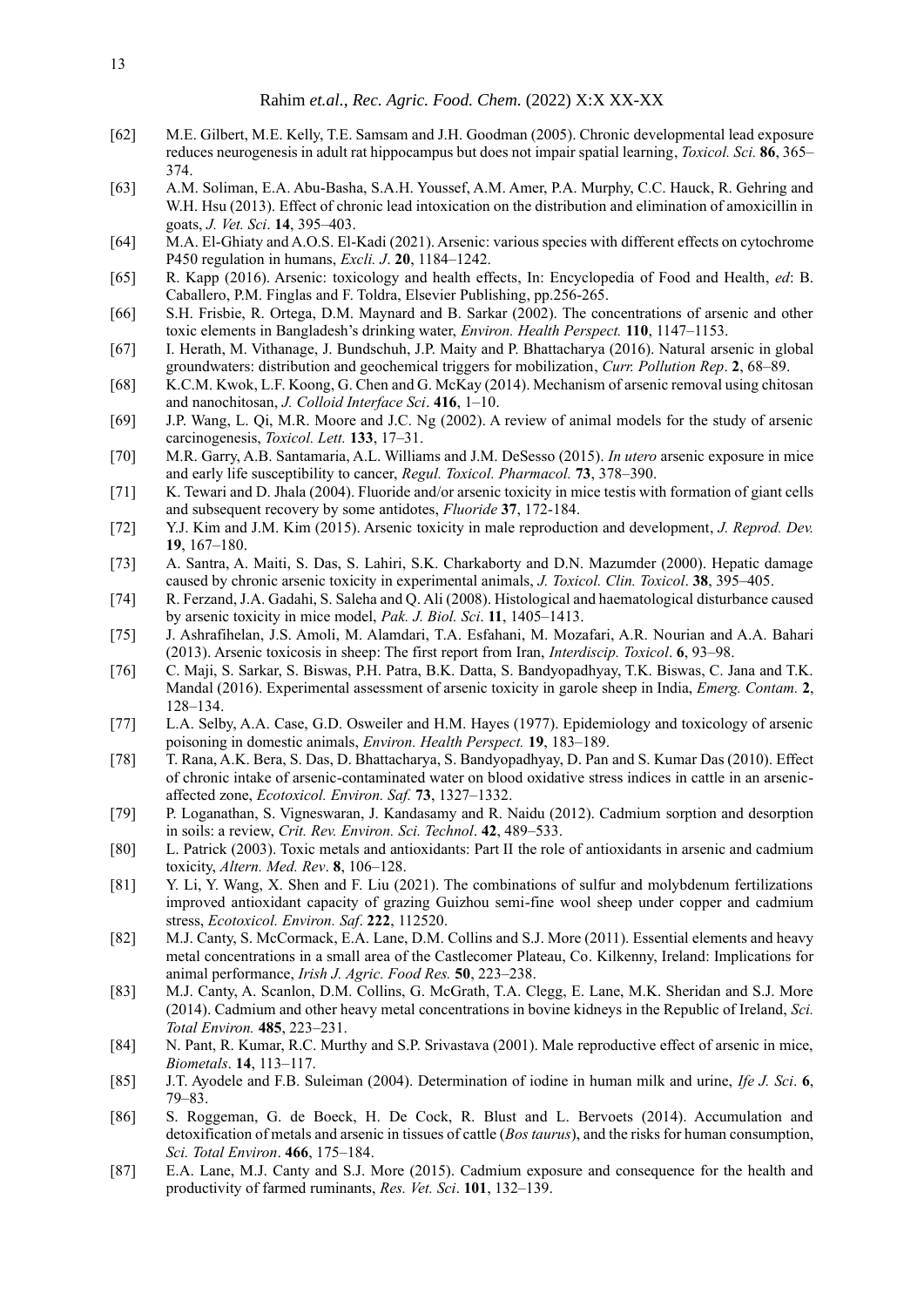- [88] M. Anke, T. Masaoka, B. Groppel, G. Zervas and W. Arnhold (1989). The influence of sulphur, molybdenum and cadmium exposure on the growth of goat, cattle and pig, *Arch. Tierernahr*. **39**, 221– 228.
- [89] I.A. Kreis, M. de Does, J.A. Hoekstra, C. de Lezenne Coulander, P.W. Peters and G.H. Wentink (1993). Effects of cadmium on reproduction, an epizootologic study, *Teratology* **48**, 189–196.
- [90] S.H. Prankel, R.M. Nixon and C.J.C. Phillips (2004). Meta-analysis of feeding trials investigating cadmium accumulation in the livers and kidneys of sheep, *Environ. Res*. **94**, 171–183.
- [91] J.M. Wilkinson, J. Hill and C.J.C. Phillips (2003). The accumulation of potentially-toxic metals by grazing ruminants, *Proc. Nutr. Soc*. **62**, 267–277.
- [92] S.A. Gunn, T.C. Gould and W.A. Anderson (1963). Cadmium-induced interstitial cell tumors in rats and mice and their prevention by zinc, *J. Natl. Cancer Inst*. **31**, 745–759.
- [93] E. Löser (1980). A 2-year oral carcinogenicity study with cadmium on rats, *Cancer Lett*. **9**, 191–198.
- [94] M.D. Johnson, N. Kenney, A. Stoica, L. Hilakivi-Clarke, B. Singh, G. Chepko, R. Clarke, P.F. Sholler, A.A. Lirio, C. Foss, R. Reiter, B. Trock, S. Paik and M.B. Martin (2003). Cadmium mimics the *in vivo* effects of estrogen in the uterus and mammary gland, *Nat. Med*. **9**, 1081–1084.
- [95] Q. Zhu and X. Li, R.S. Ge (2020). Toxicological effects of cadmium on mammalian testis*, Front. Genet.* **11**, 527.
- [96] R.P. Leite, F.S. Predes, J.C. Monteiro, K.M. Freitas, R.S. Wada and H. Dolder (2013). Advantage of Guaraná (*Paullinia cupana* Mart) supplementation on cadmium-induced damages in testis of adult Wistar rats, *Toxicol. Pathol*. **41**, 73–79.
- [97] S. Amara, H. Abdelmelek, C. Garrel, P. Guiraud, T. Douki, J.L. Ravanat, A. Favier, M. Sakly and K. Ben Rhouma (2008). Preventive effect of zinc against cadmium-induced oxidative stress in the rat testis, *J. Reprod. Dev*. **54**, 129–134.
- [98] R. Mahmoudi, A. Azizi, S. Abedini, V. Hemayatkhah Jahromi, H. Abidi and M. Jafari Barmak (2018). Green tea improves rat sperm quality and reduced cadmium chloride damage effect in spermatogenesis cycle, *J. Med. Life* **11**, 371–380.
- [99] S. Saygi, G. Deniz, O. Kutsal and N. Vural (1991). Chronic effects of cadmium on kidney, liver, testis, and fertility of male rats, *Biol. Trace Elem. Res*. **31**, 209–214.
- [100] T. Hussain, G.S. Shukla and S.V. Chandra (1987). Effects of cadmium on superoxide dismutase and lipid peroxidation in liver and kidney of growing rats: *in vivo* and *in vitro* studies, *Pharmacol. Toxicol*. **60**, 355–358.
- [101] Z. Wang, Y. Sun, W. Yao, Q. Ba and H. Wang (2021). Effects of cadmium exposure on the immune system and immunoregulation, *Front Immunol*. **12**, 695484.
- [102] C.O.B. Okoye, J.N. Ugwu and J.N. Ugwu (2010). Impact of environmental cadmium, lead, copper and zinc on quality of goat meat in Nigeria, *Bull. Chem. Soc. Ethiop*. **24,** 133-138.
- [103] A. Sedki, N. Lekouch, S. Gamon and A. Pineau (2003). Toxic and essential trace metals in muscle, liver and kidney of bovines from a polluted area of Morocco, *Sci. Total Environ*. **317**, 201–205.
- [104] M. Balali-Mood, K. Naseri, Z. Tahergorabi, M.R. Khazdair and M. Sadeghi (2021). Toxic mechanisms of five heavy metals: mercury, lead, chromium, cadmium, and arsenic, *Front. Pharmacol*. **12**, 643972.
- [105] G.A. Engwa, P.U. Ferdinand, F.N. Nwalo and M. Unachukwu (2019). Mechanism and health effects of heavy metal toxicity in humans, Poisoning in The Modern World-New Tricks For An Old Dog, IntechOpen. https://doi.org/10.5772/intechopen.82511.
- [106] S. Park, K. Ajtai and T.P. Burghardt (1999). Inhibition of myosin ATPase by metal fluoride complexes, *Biochim. Biophys. Acta- Protein Struct. Mol. Enzym.* **1430**, 127–140.
- [107] N. Burford, M.D. Eelman and K. Groom (2005). Identification of complexes containing glutathione with As(III), Sb(III), Cd(II), Hg(II), Tl(I), Pb(II) or Bi(III) by electrospray ionization mass spectrometry, *J. Inorg. Biochem*. **99**, 1992–1997.
- [108] P. Faller, K. Kienzler and A. Krieger-Liszkay (2005). Mechanism of  $Cd^{2+}$  toxicity:  $Cd^{2+}$  inhibits photoactivation of Photosystem II by competitive binding to the essential Ca<sup>2+</sup> site, *Biochim. Biophys. Acta - Bioenerg*. *1706*, 158–164.
- [109] X. Wang, A.K. Mandal, H. Saito, J.F. Pulliam, E.Y. Lee, Z.J. Ke, J. Lu, S. Ding, L. Li, B.J. Shelton, T. Tucker, B.M. Evers, Z. Zhang and X. Shi (2012). Arsenic and chromium in drinking water promote tumorigenesis in a mouse colitis-associated colorectal cancer model and the potential mechanism is ROSmediated Wnt/β-catenin signaling pathway, *Toxicol. Appl. Pharmacol*. **262**, 11–21.
- [110] A. Rahim, C. Çakir, M. Ozturk, B. Şahin, A. Soulaimani, M. Sibaoueih, B. Nasser, R. Eddoha, A. Essamadi and B. El Amiri (2021). Chemical characterization and nutritional value of *Spirulina platensis* cultivated in natural conditions of Chichaoua region (Morocco), *S. Afr. J. Bot*. **141**, 235–242.
- [111] Q. Zhai, A. Narbad and W. Chen (2015). Dietary strategies for the treatment of cadmium and lead toxicity, *Nutrients* **7**, 552–571.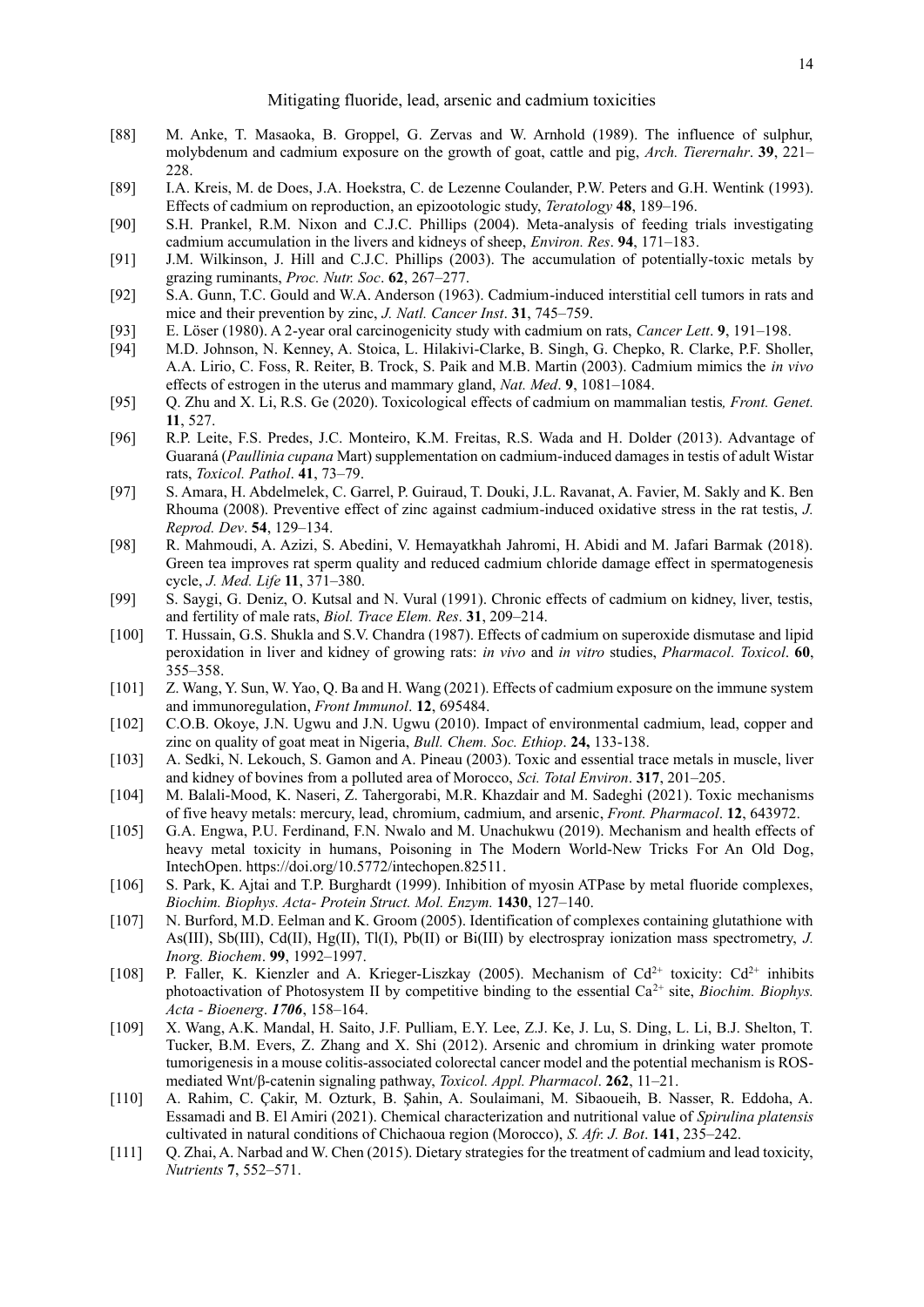- [112] R. Ranjan, D. Swarup, R.C. Patra and V. Chandra (2009). *Tamarindus indica* L. and *Moringa oleifera* M. extract administration ameliorates fluoride toxicity in rabbits, *Indian J. Exp. Biol*. **47**, 900–905.
- [113] E. Perumal, T. Namitha, S. Bhuvaneswari, A. Subramaniam, V. Dhakshinamoorthy and M. Coimbatore (2010). Therapeutic efficacy of *Tamarindus indica* (L) to protect against fluoride-induced oxidative stress in the liver of female rats, *Fluoride* **43**, 134.
- [114] M. Sinha, P. Manna and P.C. Sil (2007). Aqueous extract of the bark of *Terminalia arjuna* plays a protective role against sodium-fluoride-induced hepatic and renal oxidative stress, *J. Nat. Med*. **61**, 251– 260.
- [115] R.A. Vasant and A.V.R.L. Narasimhacharya (2011). Amelioration of fluoride induced oxidative stress by *Mangifera indica* L fruit, *Spatula DD* **1**, 181–188.
- [116] C. Maji, S. Biswas, P.K. Sarkar, P.H. Patra, S. Bandyopadhyay, S. Sarkar, A. Chattopadhyay and T.K. Mandal (2020). Evaluation of ameliorative effect of two selected plant drugs on experimentally induced arsenic toxicity in sheep, *Environ. Sci. Pollut. Res. Int*. **27**, 36744–36753.
- [117] D. Banji, O. Banji, N. Pratusha and A.R. Annamalai (2013). Investigation on the role of *Spirulina platensis* in ameliorating behavioural changes, thyroid dysfunction and oxidative stress in offspring of pregnant rats exposed to fluoride, *Food Chem*. **140**, 321–31.
- [118] T.M. da Silva, B.M. da Fonseca, A.L.L.S. Sales, P. Holleben, M.C. Valera and M.A.M. de Araújo (2016). Effects of fluoride and *Aloe vera* Tooh gel in artificial white spot lesions *in vitro*, *RGO*, *Rev. Gaúch. Odontol* **64**, 56–61.
- [119] S. Dey, A. Gupta, D.Swarup, M. Saini, A. Saxena and A. Dan (2013). Ameliorative effect of *Tamarindus indica* L. on biochemical parameters of serum and urine in cattle from fluoride endemic area, *Vet. Arh*. **83**, 487–496.
- [120] V. Najarnezhad, M.R. Aslani, M. Balali-Mood (2008). Evaluation of allicin for the treatment of experimentally induced subacute lead poisoning in sheep, *Biol. Trace Elem. Res.* **126**, 141–7.
- [121] K. Badiei, K. Mostaghni, A. Nowrooziasl and A. Tabatabaei Naeini (2006). Ameliorated effects of *Allium Sativum* on subclinical lead toxicity in goats, *Pak. Vet. J*. **26**, 184–186.
- [122] M.F.F. Pérez Díaz, M. Acosta, F.H. Mohamed, M.L. Ferramola, L.B. Oliveros and M.S. Gimenez (2013). Protective effect of soybeans as protein source in the diet against cadmium-aorta redox and morphological alteration, *Toxicol. Appl. Pharmacol*. **272**, 806–815.
- [123] B.E. Oyinloye, A.F. Adenowo, F.O. Osunsanmi, B.I. Ogunyinka, S.O. Nwozo, A.P. Kappo (2016). Aqueous extract of *Monodora myristica* ameliorates cadmium-induced hepatotoxicity in male rats, *SpringerPlus* **5**, 641.
- [124] E. Moghtadai Khorasgani, A. Ghasemi Pirbalouti and S. Adibi (2015). Histopathological evidences for effect beneficial of *Satureja hortensis* extract on hepatic lesion by cadmium–induced in Rat, *J. Med Herb*. **6**, 101–107.
- [125] M. Chopra, S. Rani and V. Sharma (2013). Protective effect of *Withania somnifera* and vitamin E against cadmium induced toxicity in mice spleen, *Int. J. Pharmacol. Toxicol. Sci.* **3**, 32–42.
- [126] A. Kumar, R. Kumar, M.S. Rahman, M.A. Iqubal, G. Anand, P.K. Niraj and M. Ali (2015). Phytoremedial effect of *Withania somnifera* against arsenic-induced testicular toxicity in Charles Foster rats, *Avicenna J. Phytomed* **5**, 355–364.
- [127] T.K. Dua, S. Dewanjee, M. Gangopadhyay, R. Khanra, M. Zia-Ul-Haq and V. De Feo (2015). Ameliorative effect of water spinach, *Ipomea aquatica* (Convolvulaceae), against experimentally induced arsenic toxicity, *J. Transl. Med.* **13**, 81.
- [128] M. Roy, S. SushovanRoy, B. Roopali, H.K. Ratre, N. Singh, J. Singh and R. Pathak (2020). Ameliorative potential of *Tamarindus indica* seed coat against arsenic-induced hepatotoxicity in wistar rats, *J. Entomol. Zool. Stud.* **8**, 1125-1129.
- [129] R.S. Almeer, G.I. AlBasher, S. Alarifi, S. Alkahtani, D. Ali and A.E. Abdel Moneim (2019). Royal jelly attenuates cadmium-induced nephrotoxicity in male mice, *Sci. Rep*. **9**, 1-12.
- [130] S.H. Negm and S.S. El-Soadaa (2020). Effect of *Terminalia chebula* on cadmium-induced nephrotoxicity and lipid profiles in rats, *Biosci. Res*. **17**, 1535-1544.
- [131] J.M. Hazarika, P.K. Sarkar, A. Chattopadhyay, T.K. Mandal and S. Sarkar (2015). Evaluation of some selected herbs on arsenic-affected cattle in Nadia District, West Bengal, India, *Environ. Sci. Pollut. Res.* **22**, 4942-4948
- [132] S. Biswas, C. Maji, P.K. Sarkar, S. Sarkar, A. Chattopadhyay and T.K. Mandal (2016). Ameliorative effect of two Ayurvedic herbs on experimentally induced arsenic toxicity in calves, *J. Ethnopharmacol.* **197**, 266-273.
- [133] N. Kumar, S. Sood, B. Arora and M. Singh, Beena (2010). Effect of duration of fluoride exposure on the reproductive system in male rabbits, *J. Hum. Reprod. Sci*. **3**, 148–152.
- [134] S. Aggarwal (2000). Histopathology of fluoride-induced hepatotoxicity in rabbits, *Sci. Rep*. **34**, 34–42.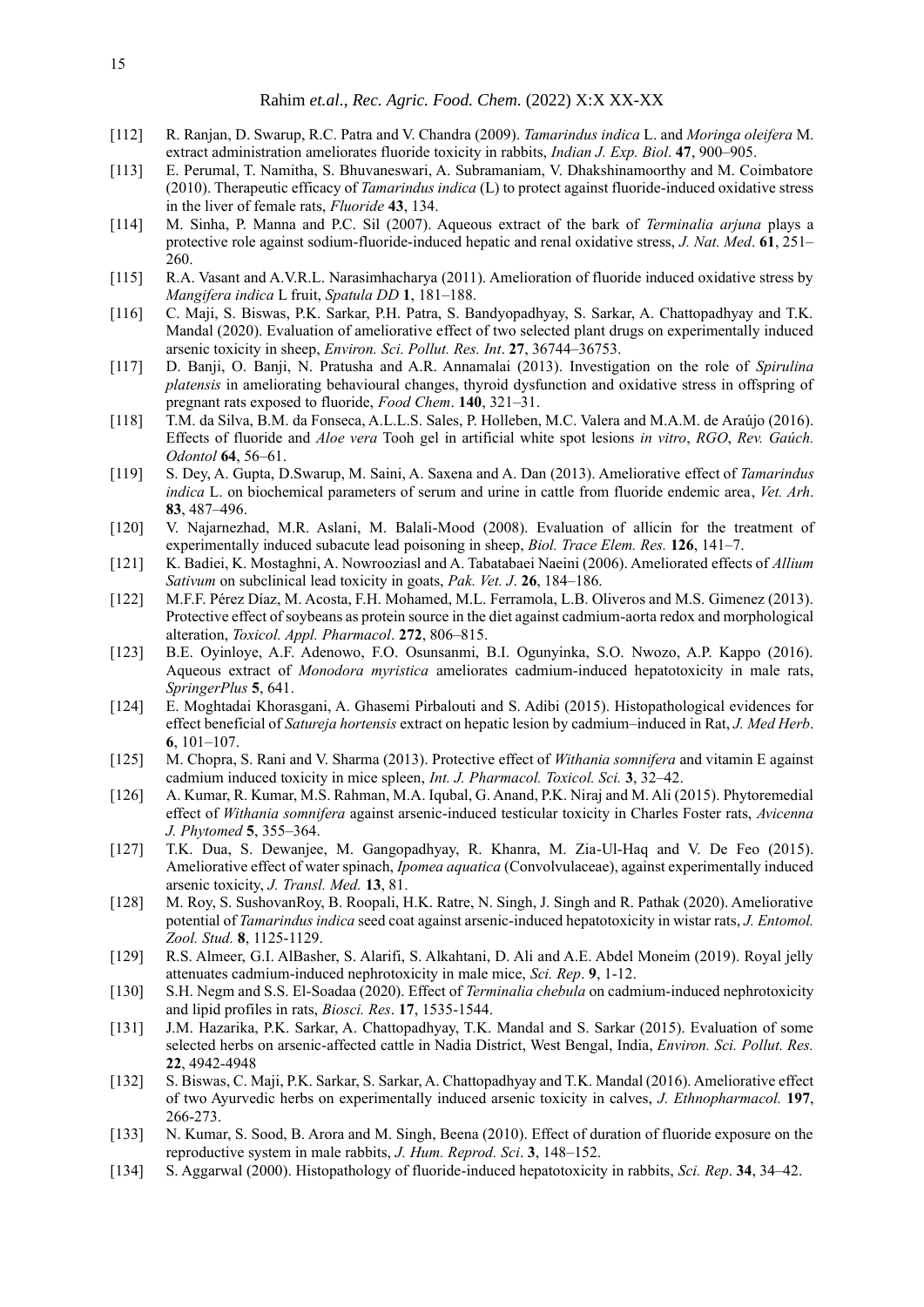- [135] A.E. Azab, M.O. Albasha, J.M. Jbireal and A.A. Adwas (2018). Sodium fluoride induces hepato-renal oxidative stress and pathophysiological changes in experimental animals, *Open J. Apoptosis* **7**, 1-23.
- [136] M.P. Basha and N.S. Sujitha (2011). Chronic fluoride toxicity and myocardial damage: antioxidant offered protection in second generation rats, *Toxicol. Int*. **18**, 99–104.
- [137] F. Aziz, I. Maulood and M.A.H. Chawsheen (2012). Effects of melatonin, vitamin C and E alone or in combination on lead-induced injury in liver and kidney organs of rats, *IOSR J. Pharm*. **2**, 13-18.
- [138] A. Lynda, M. Hamadouche, A. Touabti and S. Khennouf (2011). Effect of long-term exposure to low or moderate lead concentrations on growth, lipid profile and liver function in albino rats, *Adv. Biol. Res*. **5**, 339–347.
- [139] S. Srivastava, E.N. Vladykovskaya, P. Haberzettl, S.D. Sithu, S.E. D'Souza and J.C. States (2009). Arsenic exacerbates atherosclerotic lesion formation and inflammation in ApoE−/− mice, *Toxicol. Appl. Pharmacol*. **241**, 90–100.
- [140] R. Rathor, D. Dubey and G. Kannan (2007). Concomitant administration of Moringa oleifera seed powder in the remediation of arsenic-induced oxidative stress in mouse, *Cell Biol. Int*. **31**, 44–56.
- [141] M. Sarkar, G.R. Chaudhuri, A. Chattopadhyay and N.M. Biswas (2003). Effect of sodium arsenite on spermatogenesis, plasma gonadotrophins and testosterone in rats, *Asian J. Androl*. **5**, 27–31.
- [142] D.G. Stump, J.F. Holson, T.L. Fleeman, M.D. Nemec and C.H. Farr (1999). Comparative effects of single intraperitoneal or oral doses of sodium arsenate or arsenic trioxide during in utero development, *Teratology* **60**, 283–291.
- [143] M.P. Waalkes, T.P. Coogan and R.A. Barter (1992). Toxicological principles of metal carcinogenesis with special emphasis on cadmium, *Crit. Rev. Toxicol*. **22**, 175–201.
- [144] U.N. Samal and B.N. Naik (2009). The fluorosis problem in tropical sheep, *Fluoride* **25**, 183-190.
- [145] M. Kessabi, B. Assimi and J.P. Braun (1984). The effects of fluoride on animals and plants in the South Safi zone, *Sci. Total Environ*. **38**, 63–68.
- [146] V. Kant, A. Srivastava, P. Verma and S. Uppal (2009). Ameliorative effect of aluminium sulphate on the milk fluoride levels in goats, *Isr. J. Vet. Med*. **64**, 45-46.
- [147] O.M. Radostits, C.C. Gay, D.C. Blood, K.W. Hinchcliff, J.H. Arundel, D.E. Jacobs, and C. Valledor Martínez (2000). Bovine mastitis: In: Veterinary Medicine A Textbook of the Diseases of Cattle, Sheep, Pigs, Goats and Horses. 9th Edition, W.B. Saunders Company Ltd., London.
- [148] P.H. Patra, S. Bandyopadhyay, M.C. Bandyopadhyay and T.K. Mandal (2013). Immunotoxic and genotoxic potential of arsenic and its chemical species in goats, *Toxicol. Int*. **20**, 6–10.
- [149] B. Keshavarzi, A. Seradj, Z. Akbari, F. Moore, A. Rahmani Shahraki and M. Pourjafar (2015). Chronic arsenic toxicity in sheep of kurdistan province, western Iran, *Arch. Environ. Contam. Toxicol.* **69**, 44-53.
- [150] U. Biswas, S. Sarkar, M.K. Bhowmik, A.K. Samanta and S. Biswas (2000). Chronic toxicity of arsenic in goats: clinicobiochemical changes, pathomorphology and tissue residues, *Small Rumin Res*. **38**, 229– 235.
- [151] N.B. Ortega-Morales, J.A. Cueto-Wong, E. Barrientos-Juárez, G. García-Vargas, H. Salinas-González, A. Buendía Garcia and J. Morán-Martínez (2020). Toxicity in goats exposed to arsenic in the region Lagunera, Northern Mexico, *Vet. Sci*. **7**, 59.
- [152] B.K. Biswas, R.K. Dhar, G. Samanta, B.K. Mandal, D. Chakraborti, I. Faruk, K.S. Islam, M.M. Chowdhury, A. Islam and S. Roy (1998). Detailed study report of samta, one of the arsenic-affected villages of Jessore district, Bangladesh, *Curr. Sci*. **74**, 134–145.
- [153] R.A. Vasant and A.V. Narasimhacharya (2012). Alleviatory effects of *Emblica officinalis* g. as a food supplement in fluoride induced hyperlipemia and oxidative stress, *Int. J. Pharm. Pharm. Sci.* **4** (**1**), 404- 408.
- [154] S. Dey, D. Swarup, A. Saxena and A. Dan (2011). In vivo efficacy of tamarind (*Tamarindus indica*) fruit extract on experimental fluoride exposure in rats, *Res. Vet. Sci*. **91**, 422–425.
- [155] E.O. Salawu, O.A. Adeeyo, O.P. Falokun, U.A. Yusuf, A. Oyerinde and A.A. Adeleke (2009). Tomato (*Lycopersicon esculentum*) prevents lead-induced testicular toxicity, *J. Hum. Reprod. Sci.* **2**, 30-4.
- [156] E.S. Mehana, A. Meki and K. Fazili (2010). Ameliorated effects of green tea extract on lead induced liver toxicity in rats, *Exp. Toxicol. Pathol*. **64**, 291–5.
- [157] A.M.H. Abdel-Moneim, A.R. Meki, A.M.A.S. Gabr, A.A. Mobasher and M.F. Lutfi (2014). The protective effect of green tea extract against lead toxicity in rats kidneys, *Asian J. Biomed. Pharm. Sci*. **4**, 30–34.
- [158] Y.I. Oboma, B. Sylvanus, P.N. Okara, F.A. Tamuno-omie and O.E. Ibiang (2018). Protective effect of combined aqueous extracts of *Allium sativum* and *Zingiber officinale* against lead acetate induced hepatotoxicity and testicular damage in Rattus norvegicus, *MOJ Anat. Physiol.* **5**, 306-313.
- [159] B.V.S. Lakshmi, M. Sudhakar, F.J. Sudha and M.V. Gopal (2015). Ameliorative effect of *Triticum aestivum* Linn against experimentally induced arsenic toxicity in male albino rats, *Der Pharm. Lett*. **7**, 202–211.